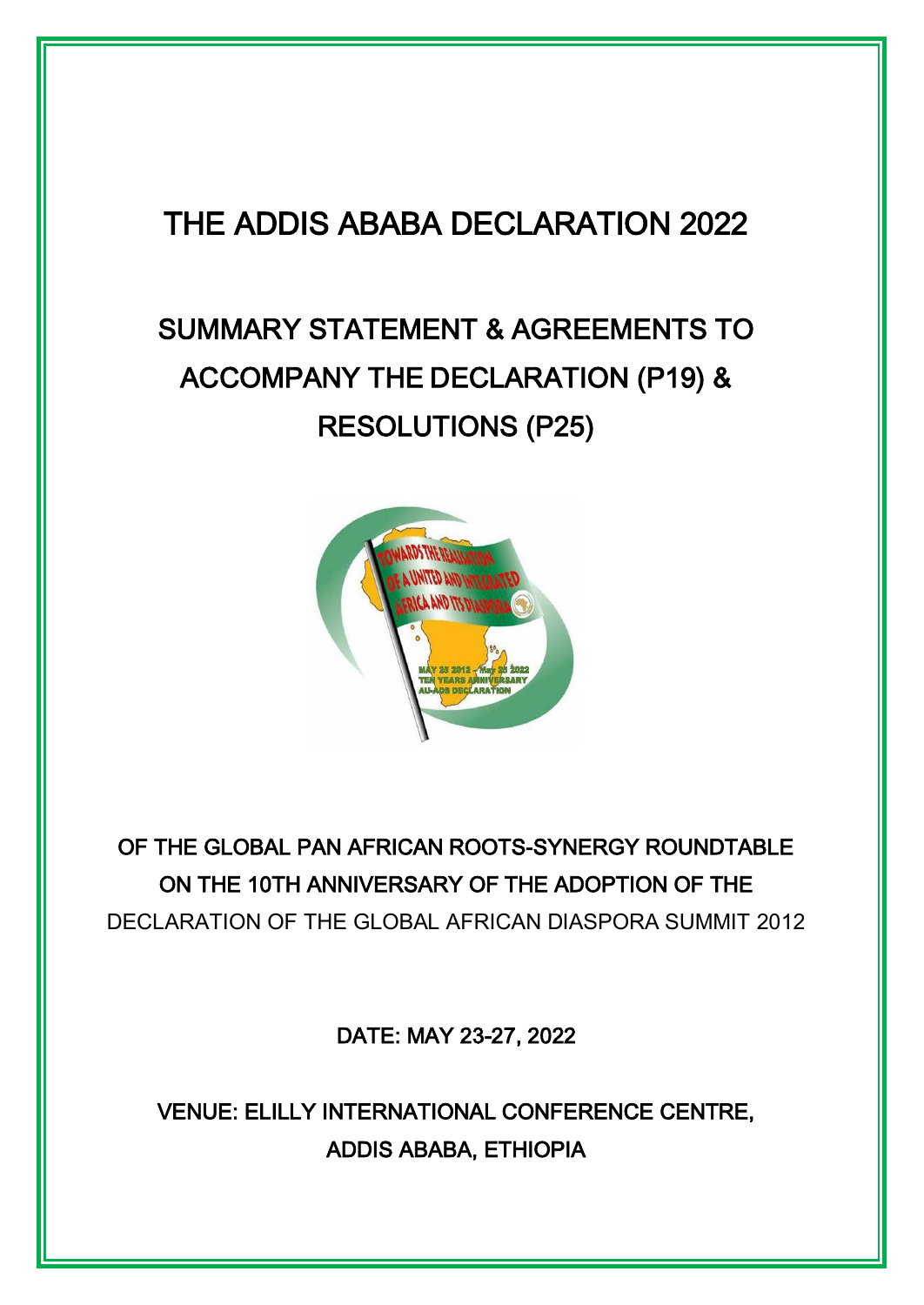### ACKNOWLEDGEMENTS

The Global Pan African RootsSynergy Roundtable was a self-supported and independent event. Thanks and appreciation is extended to everyone who contributed in any way to the success of the Roundtable. The Roundtable was supported by interested Pan Africanists, Activists, Scientists and Scholars and brought together delegates from interested Civil Society Organizations (CSOs) from the Global African World a selection of whom participated as Speakers and Panelists as well as other Authorities from: - Africa, Australia/Asia/Oceanic, USA and Canada, The Caribbean, Europe, South (including Brazil), Central America and the Middle East.

The Roundtable Hosts and Coordinators would like to acknowledge:-

- the support of Citizens & Diaspora Directorate (CIDO) and Economic Social and Cultural Council (ECOSOCC) by sending representation during the Roundtable;
- the contribution of Caribbean Community and Commons Market (CARICOM) Official and founder of the Clement Payne Movement (CPAN), H.E. Ambassador Dr. David Comissiong;
- the role of the government of the Federal Republic Ethiopia and an enabling environment;
- the participation of the Ethiopia Community and especially the Rastafari Community;
- the African Union Commission (AUC) for facilitation of the African Union Building Tour including the historical information for the Roundtable Diasporan Delegation;
- The 'on the Ground'-Facilitators and the Ellilly International Management.

Further, we also acknowledge: - the Representatives at the Roundtable, Speakers, Panelists and Working Group Moderators, The Masters of Ceremony, the contribution from Dr. Leonard Jeffries during the first series of the Honourable Ambassador Baba Dudley Thompson's Lecture and his management. We owe the Thompson's Family respect for their support and contribution during the special celebration of the life of the late Honourable Ambassador Baba Dudley Thompson that was one of the central aspect of this Roundtable.

Supreme appreciation is extended to His Royal Majesty King Alfred Diete Spiff and the Special Envoy from the African Diaspora for being physically present and participating throughout the duration of the Roundtable.

Additionally, thanks to the CEOAfrica Media Manager Prince Cletus.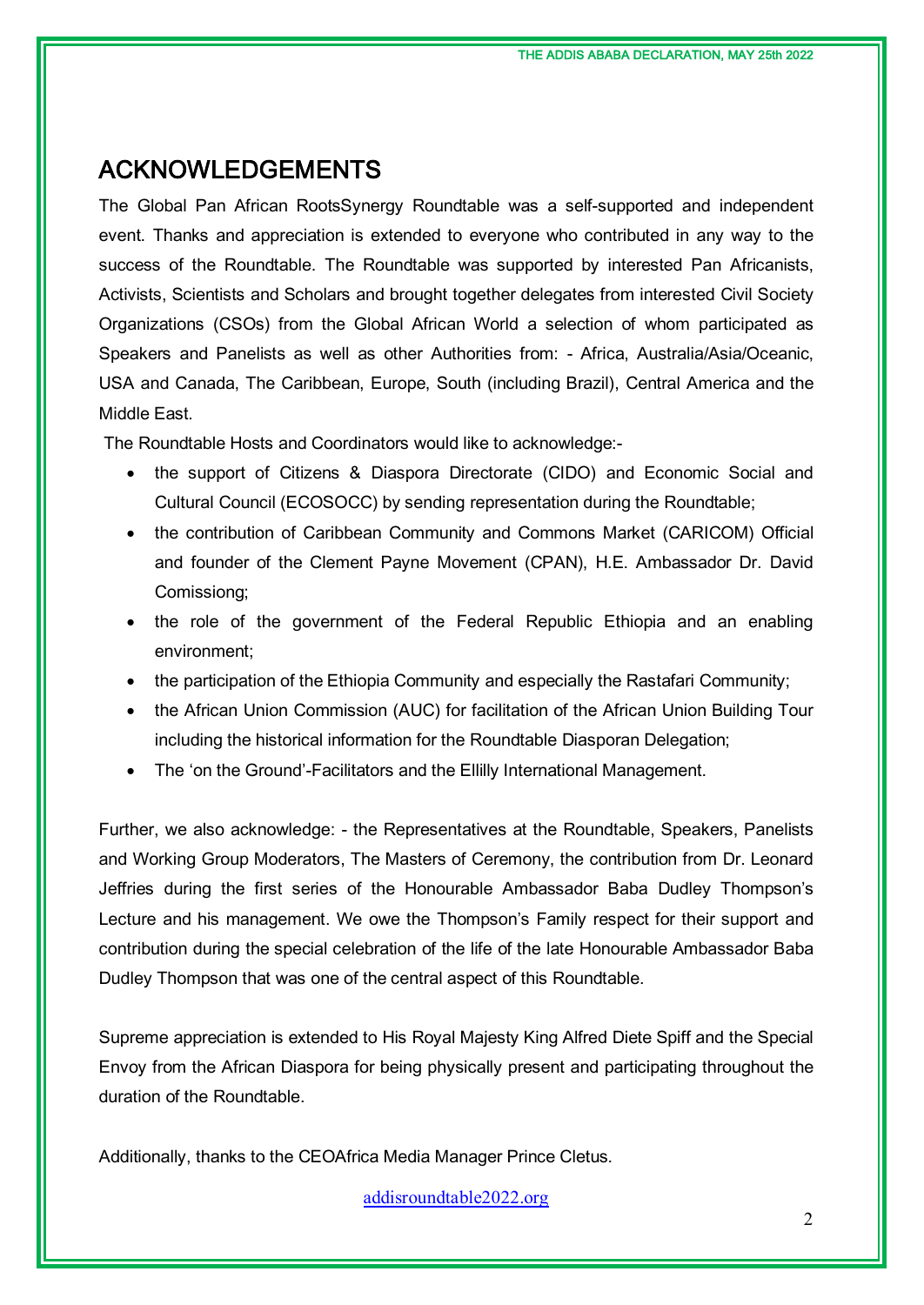### HOSTS AND COORDINATORS:-

Sixth Region Diaspora Caucus (SRDC)

Professor Dr. David Horne

African Union African Diaspora 6th Region FWG Europe (AUADSFWG) & African Diaspora Union (AFRIDU)

Dr. Barryl A. Biekman

African Diaspora Union (AFRIDU) Archbishop Professor Dr. Chidiebere Anelechi Ogbu

Right To Return Alliance (RTRA), and 6<sup>th</sup> Region African Diaspora Alliance In Tanzania (6RADAT),

Mrs. Grace Abena James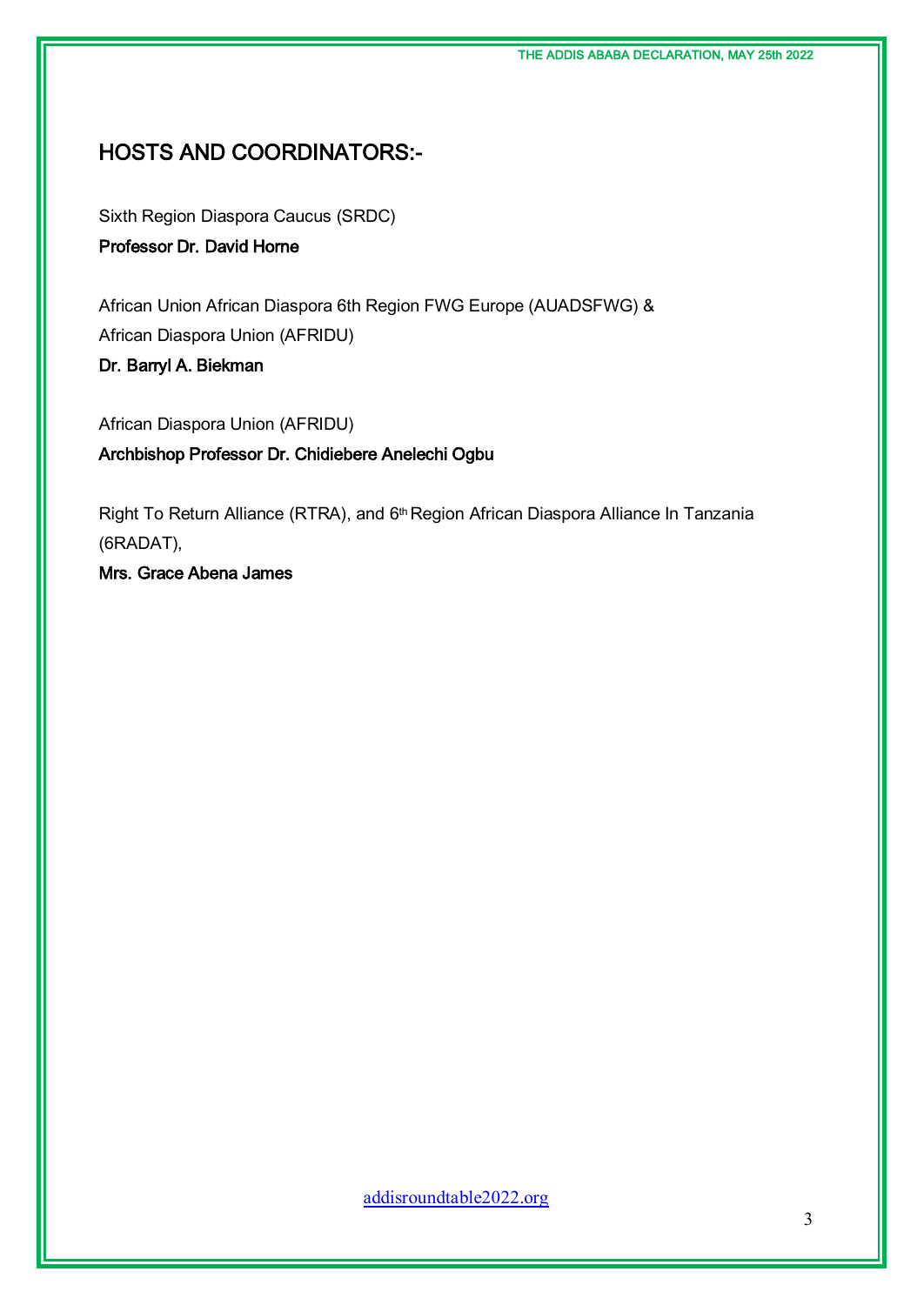## TABLE OF CONTENTS

| (i) | <b>INTRODUCTION</b>                     | 5  |
|-----|-----------------------------------------|----|
| (i) | SUMMARY STATEMENT AND AGREEMENTS        | 6  |
| 1)  | <b>OUTCOME OF REVIEW OF THE</b>         | 11 |
|     | <b>IMPLEMENTATION AND FOLLOW-UP</b>     |    |
|     | <b>MECHANISM/ STRATEGY OF THE DGADS</b> |    |
|     | 2012                                    |    |
| 2)  | <b>NEW RECOMMENDATIONS FOR A</b>        | 15 |
|     | PROGRAMME OF ACTION                     |    |
|     | (I) POLITICAL COOPERATION               | 15 |
|     | (II) ECONOMIC COOPERATION               | 16 |
|     | (III) SOCIAL COOPERATION                | 16 |
| 3)  | <b>AGREEMENTS</b>                       | 18 |
|     |                                         |    |

## **ATTACHMENTS**

| <b>Declaration</b> | 19 |
|--------------------|----|
| <b>Resolution</b>  | 25 |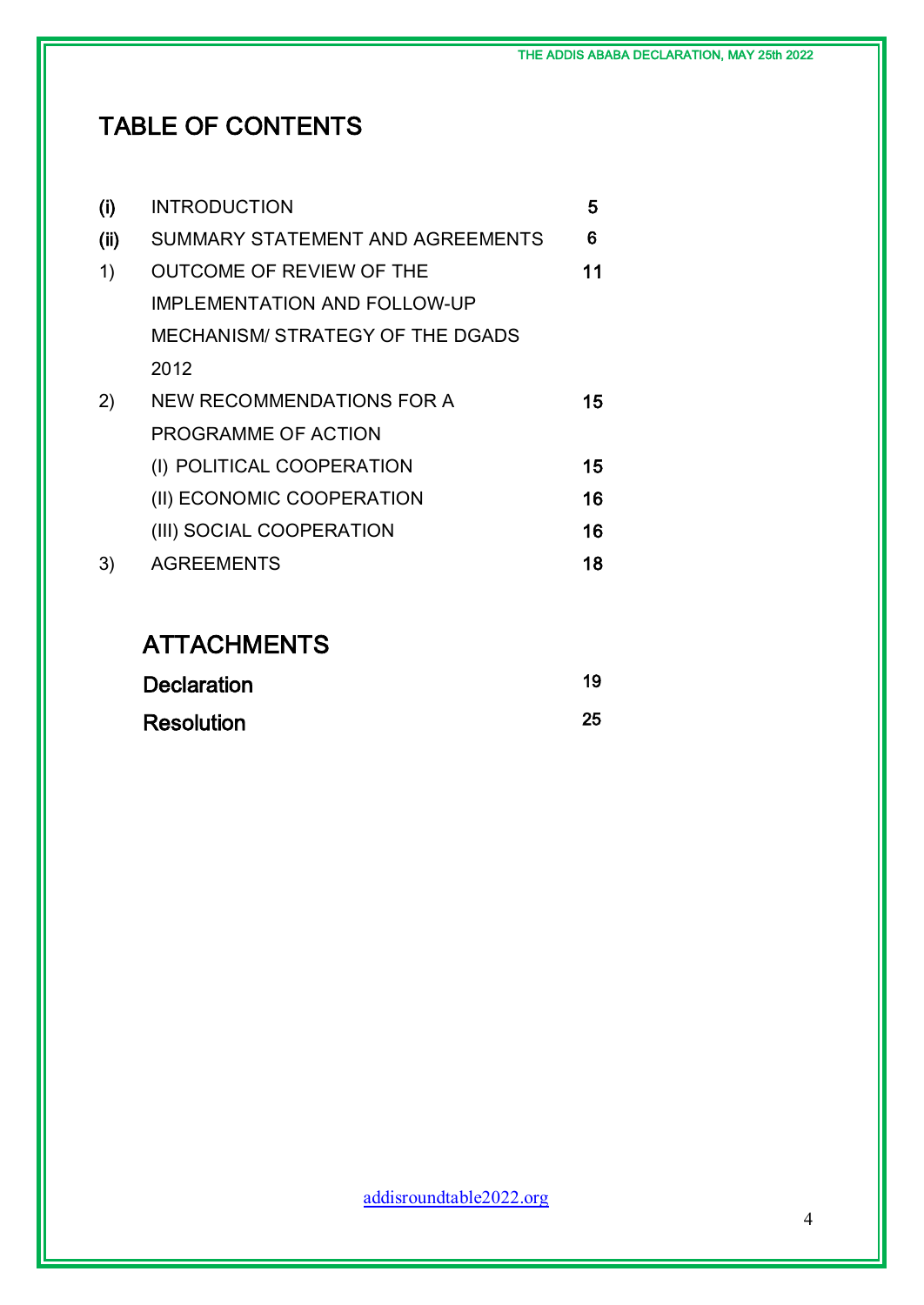## (i) INTRODUCTION

Governments and Representatives of the African Union (AU), the West Indies, Latin America, South America and various representatives from the African Diaspora met during the Global African Diaspora Summit in Sandton, Johannesburg, South Africa and witnessed the historic adoption of the Declaration of The Global African Diaspora Summit (DGADS 2012). The same included a commitment to enable the African Diaspora to increase their participation in the affairs of the AU as observers and eventually as a Sixth Region of the African Continent which substantially contributed to the implementation of policies and programmes.

Many Africans in the African Diaspora, including Pan Africanists, other civil society activists and those who had already passed away, had been working and waiting for decades for this pivotal moment in 2012 for the adoption of this kind of Declaration. That moment had been preceded by many sessions over a series of years at various levels of government and community expertise.

Following consultations with the Citizens & Diaspora Directorate (CIDO) as the African Diasporan focal point of the African Union Commission (AUC) and the co-ordination hub for implementing the DGADS 2012 about what the African Union Commission intended to do on May 25, 2022 or thereabouts, to review the progress that has occurred during the past ten years. The fact that there was no plan to do so was brought to our attention during January 2022. As such, African Diaspora Civil Society Organizations, Pan Africanists, and African Activist Organizations decided to organize this special Roundtable on that AU Diaspora Declaration: Ten Years After. It was not only a challenge but their duty.

This collective of African Diasporan delegates, continue to call on the AU, CIDO and the Economic Social and Cultural Council (ECOSOCC) to support and facilitate the Roundtable. As GPASR representatives understand that it is imperative to walk in tandem with the leadership of the AU, CIDO and ECOSOCC towards the realization of the Sixth Region mandate. In accepting that it is continuing the work of our great Pan African Heroes and Sheroes, with devotion, dedication and oneness. With CIDO and ECOSOCC finding the Roundtable important enough to contribute to the Roundtable program, in their own way, is to be considered as recognition of the mission of the Roundtable.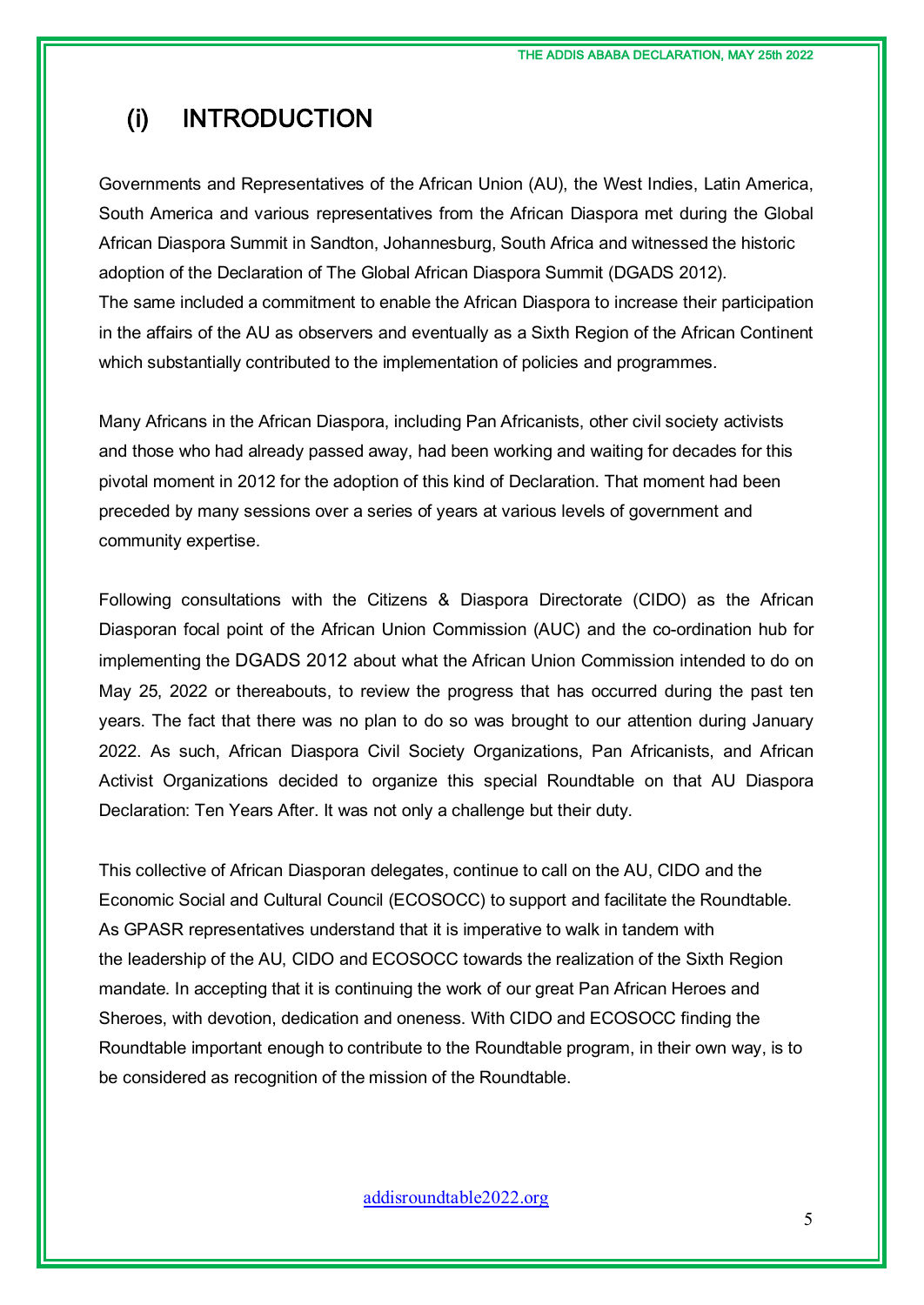### (ii) SUMMARY STATEMENT AND AGREEMENTS

During three of the days of this independent and self-supported Roundtable the GPARSR representatives achieved:-

1) A review of the DGADS 2012 after its ten year milestone. An analysis and discussion of the progress of the implementation plan was completed.

2) The development and additions of new recommendations relevant to NOW;

3) An agreement to present these recommendations for review to the AUC, CIDO,

ECOSOCC and the African Commission on Human and Peoples' Rights (ACHPR), while we continue to work in partnership with these important Organs towards achieving the expected implementation goals.

#### REPRESENTATIVES TO THE ROUNDTABLE:-

| Mr. Akalu Abraham                    | Mr. Howard Zemenkhu James           |
|--------------------------------------|-------------------------------------|
| King Alfred Diete Spiff              | Mrs. Iman T Uqdah Hameen            |
| Mr. Alonzo Young                     | Ms. Janelle Hoilett                 |
| Ms. Amanthla Masiswe Mimi Biekman    | Mrs. Jasmin V H Rowe                |
| Ms. Amir Askia James                 | Mr. Jerry Egemba                    |
| Ms. Angela Marie Sayles              | Mr. Leslie Sapp                     |
| Ms. Arall Charles                    | Ms. Marilyn Keturah Amoako Mitchell |
| Mr. Avondre Sayles                   | Mrs. Marva Helena Biekman           |
| Mrs. Barryl A. Biekman               | Mr. Melkamsira Fekadu Gezahegn      |
| Mr. Cletus Prince                    | Mr. Ogbu Chidiebere Anelechi        |
| Mr. David Gonza                      | Mrs. Olagoke-Sotola Abiola Oluponle |
| Mr. David Horne                      | Mr. Prosper Ayawei                  |
| Ms. Earna Williams Terefe-Kassa      | Mr. Ras Wolde Tegassa King          |
| Mr. Elvis Sylvester Alfonsus Biekman | Mr. Rene Doris Irakoze              |
| Mrs. Grace A James                   | Ms. Rinah Samuel Haileyesus         |
| Mr. Guthrie Kemuel Zeri              | Ms. Yaa Asantewa                    |
| Mrs. Hadiaratou Fatoumata            | Mr. Yaw Owusu Akyeaw                |
| Mr. Haileab Meressa                  |                                     |

Mr. Haki Ammi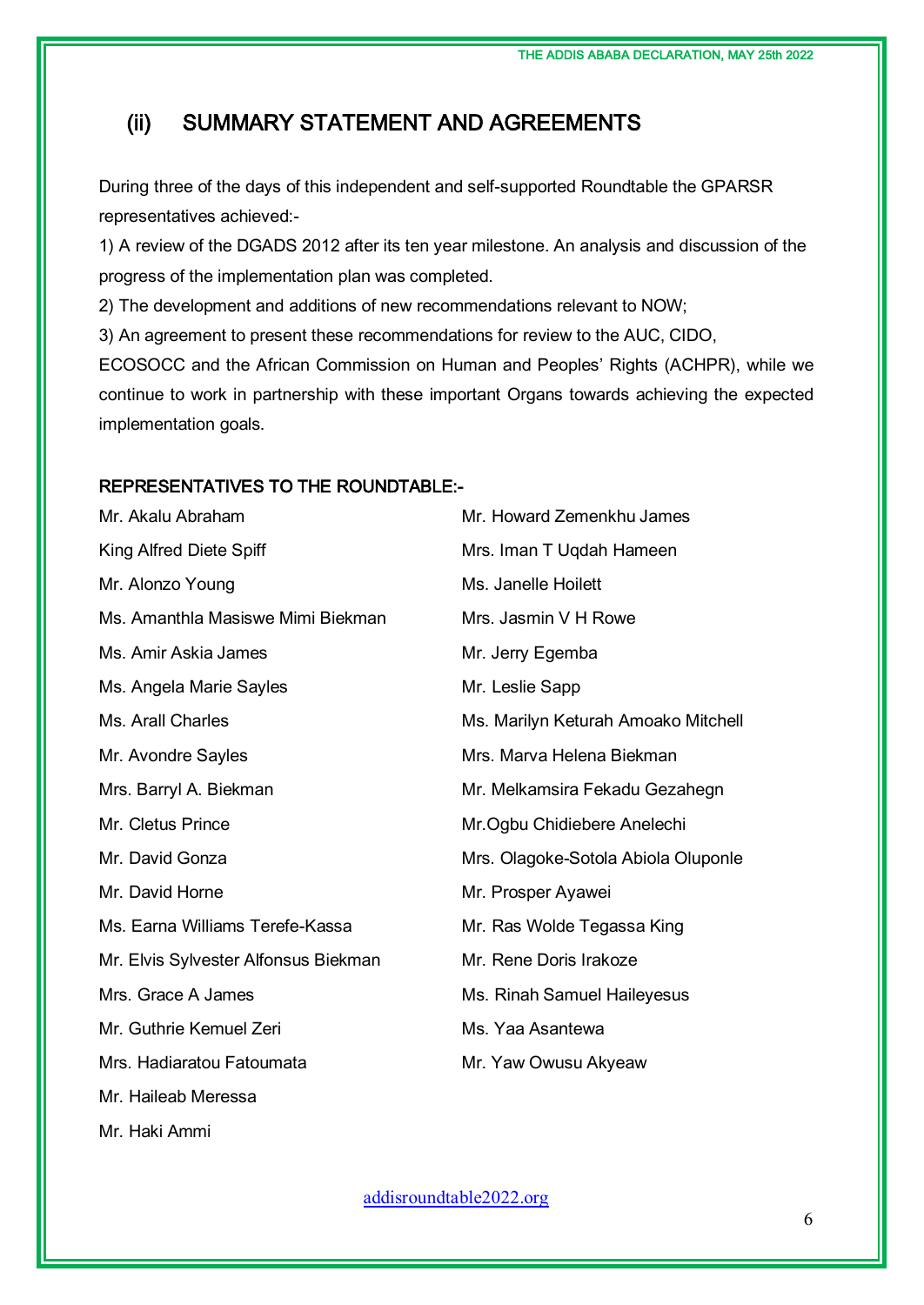THE ADDIS ABABA DECLARATION, MAY 25th 2022

#### SPEAKERS:-

## Statements on

The significance and importance of May 25th, the African Liberation Day for Africa and its Diaspora.

The CARICOM experience: What can we learn from the African Union –Caricom – CPAN Process?

Solidarity Statement from the Diaspora Region

Solidarity Statement from the Diaspora Region

Solidarity Statement from the Diaspora Region

Message of encouragement towards the African Royal Kingdoms in perspective of the Right to Return

Presented the first "Ambassador †Baba Dudley Thompson Lecture"

We acknowledge the written statement of the Confidant and wife of the late Ambassador Dudley Thompson

Co-referents Ambassador †Baba Dudley Thompson Family

Roundtable Organization & Planning Committee, President of the Sixth Region African Diaspora Caucus,

Professor Dr. David Horne

ambassador of the Republic of Barbados to Cuba, H.E. Honorable Dr. David Comissiong

African Union African Diaspora Facilitators Working Group EU, Dr. Tumenta Kenedy

Middle East African Diaspora Community Council, Dr. Khazriel Ben Yehuda

Coordinator Celebration African Australian Honorable John Nze-Bertram LLB, LLM, MPAbus

National President Community Centre International Nigeria, His Royal Majesty King Alfred Diete Spiff

World African Diaspora Union, Professor Dr. Leonard Jeffries

Mrs. Cecile Eistrup Thompson

Mr. Elliott Thompson & Mrs. Kathleen Thompson, Esq.

The Achievements of the Sixth Executive Director of the African Roots and Heritage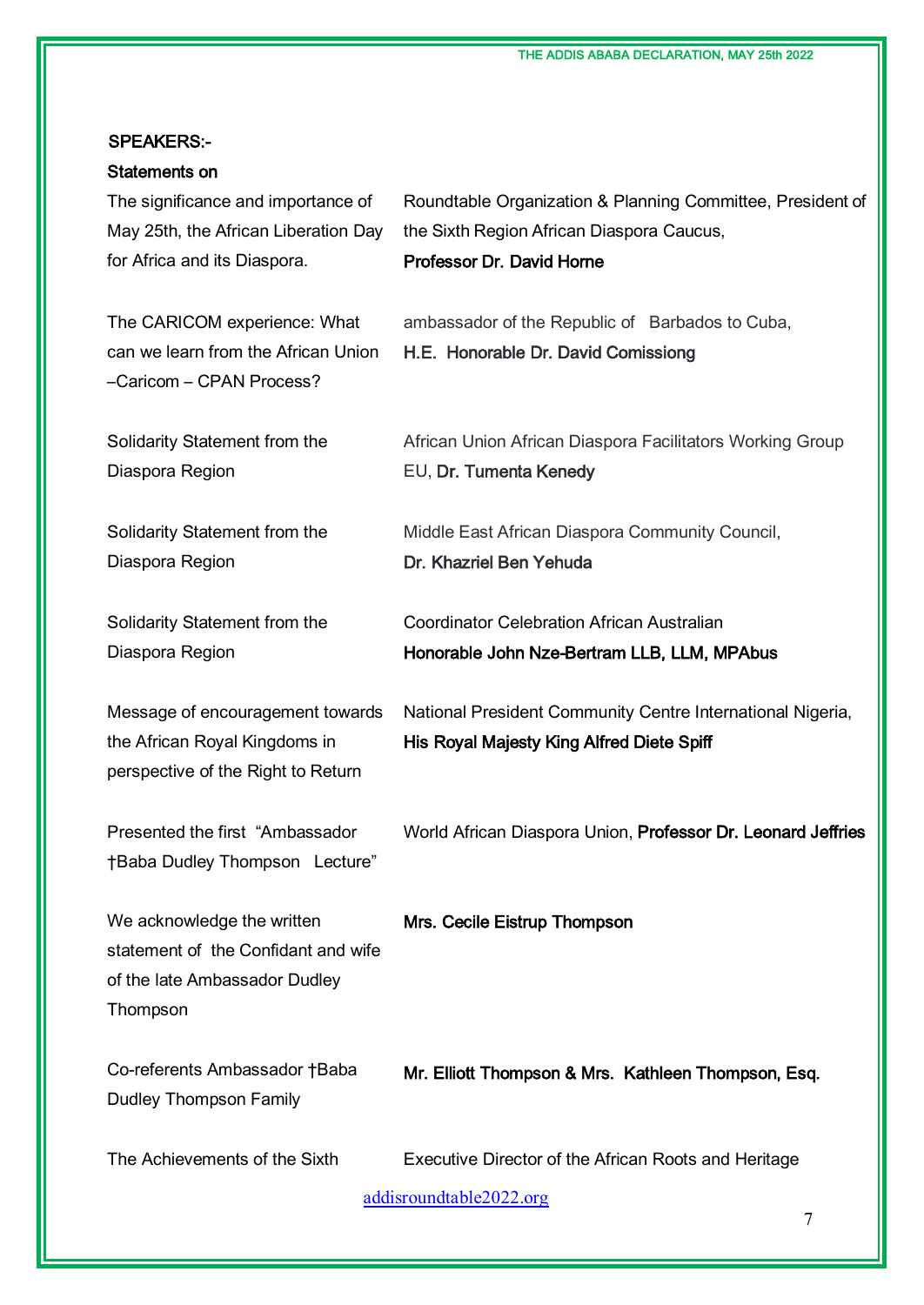Region towards Integration and Representation to the African Union: "The Manifestation of the Vision in Ten Years"

Foundation and Professor of African Ametican and American History at Hopkinsville Community, Professor Dr. Anita Diop

Historical African Diaspora blueprint to end all forms of multiple racism, as a result of the trans-Atlantic Slave trade, Slavery and Colonialism, globally.

IPL expert, Africans in America for Restitution and Repatriation, Dr. Leslie Sapp

How African governments can make Ambassador State of African Diaspora, **H.E. R.J. Mahdi** the Return easier? The Senegal **Experience** 

The importance of Diaspora Ambassadors in every African, Union country

Solidarity Statement from the Diaspora Region

The importance of the African Diaspora in perspective of the twenty seats for the Diaspora

Presentation Headlines of the adopted Declaration and Resolution

The importance of the Roundtable & its Achievements

The Afro Atlantic Theologies & Treaties Institute, Majesty Queen Mother of the African Diaspora Benin, H.E. Dr. Dowoti Semevo Desir 1st

Board member of the Pan African Strategic & Policy Group, Section Brazil, Dr. Eduardo Lourenco Viana

AU ECOSOCC, Mr. Bright Sefah

Roundtable Organization & Planning Committee, Chair of "The Right to Return Alliance", Mrs. Abena Grace James

Roundtable Organization & Planning Committee; Ambassador African Diaspora Union and Coordinator African Union African Diaspora Facilitators Working Group EU, Dr. Barryl A. Biekman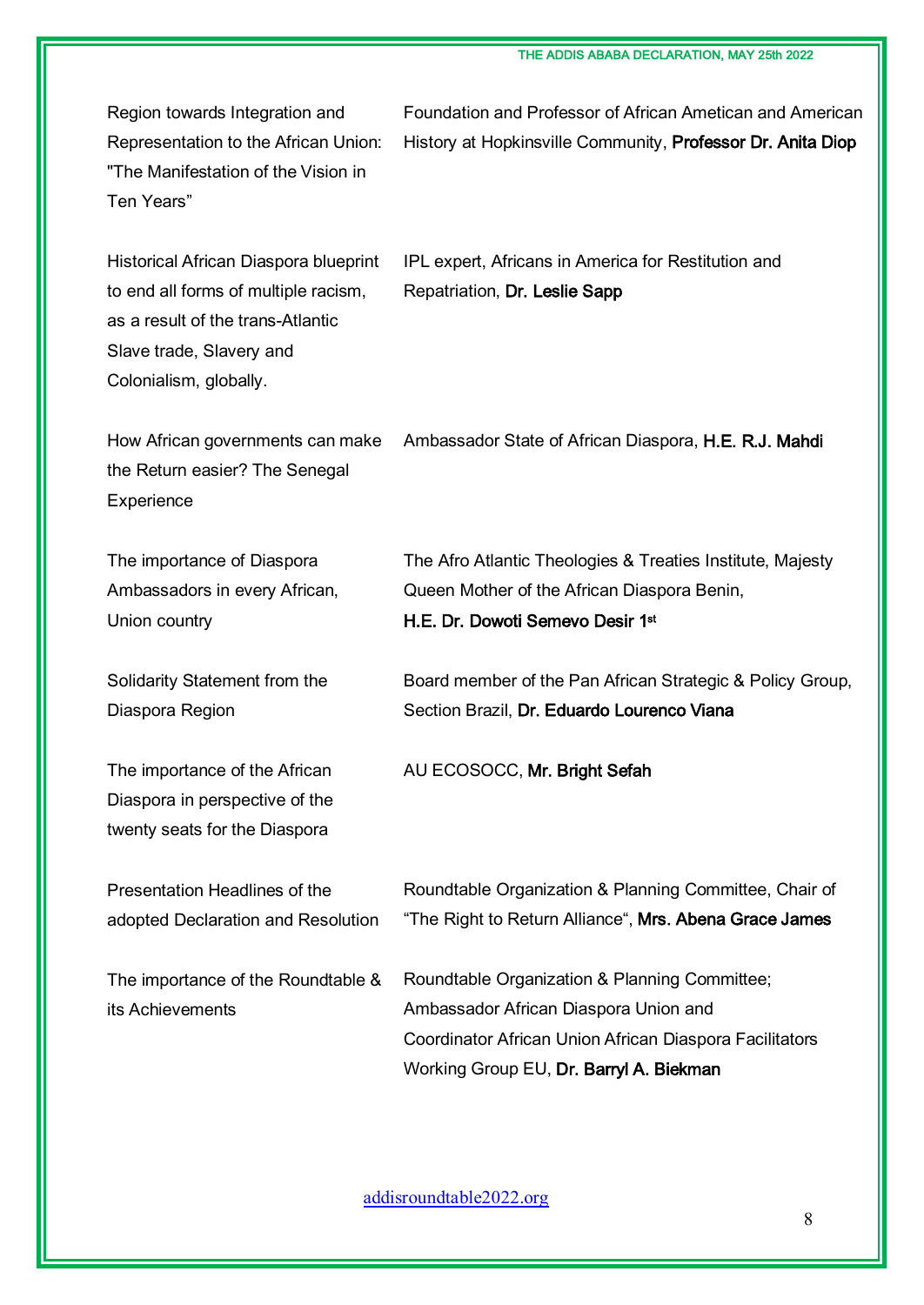### WORKINGGROUP MODERATORS & PANELIST:- ECONOMIC COOPERATION

Perspective of the African Continental Free Trade Agreement & The Impact on African Diaspora Relations including Gender **Perspectives** 

#### POLITICAL COOPERATION

The African Union Definition of the African Diaspora. Strategies & Modalities to engage with the African Union.

The 6<sup>th</sup> Region African Diaspora as a

Regional Economic Community.

Moderator Mrs. Angela Sayles International Host Global African SHEROES Union

Panelist Mrs. Davisha L. Johnson International African Investors Council

Moderator Professor Dr. David Horne President of the Sixth Region African Diaspora Caucus Professor

#### **Panelists**

#### Dr. Eduardo Lourenco Viana

Board member of the Pan African Strategic & Policy Group, Section Brazil

### Ms. Manal Harrouche

CIDO.

Legal and Political Framework for the integration in the various Originated Organs of the African Union.

The Right to Return Campaign: Repatriation Policies and Facilities. Including good practices amongst others, the Ethiopia Ghana Mr. Jerry Egemba & Liberia Experience.

#### SOCIAL COOPERATION

Reparatory-, Restorative- & Climate Justice. Creation of mechanisms for Restitution and Repatriation for descendants of enslaved **Africans** 

Knowledge transfer, Science, Technology and Education; Arts & Culture, Media & Image building

Moderator Mrs. Abena Grace James Chair of The Right to Return Alliance & 6RADAT

Panelist

Chief Barrister, Ambassador African Diaspora Union

**Moderator** 

Dr. Leslie Sapp IPL expert, Africans in America for Restitution and **Repatriation** 

**Moderator** 

#### Dr. Haki Ammi

Scholar and award-winning best-selling author/ President of the Teaching Artist Institute

Panelist Mrs. Janelle Hoilett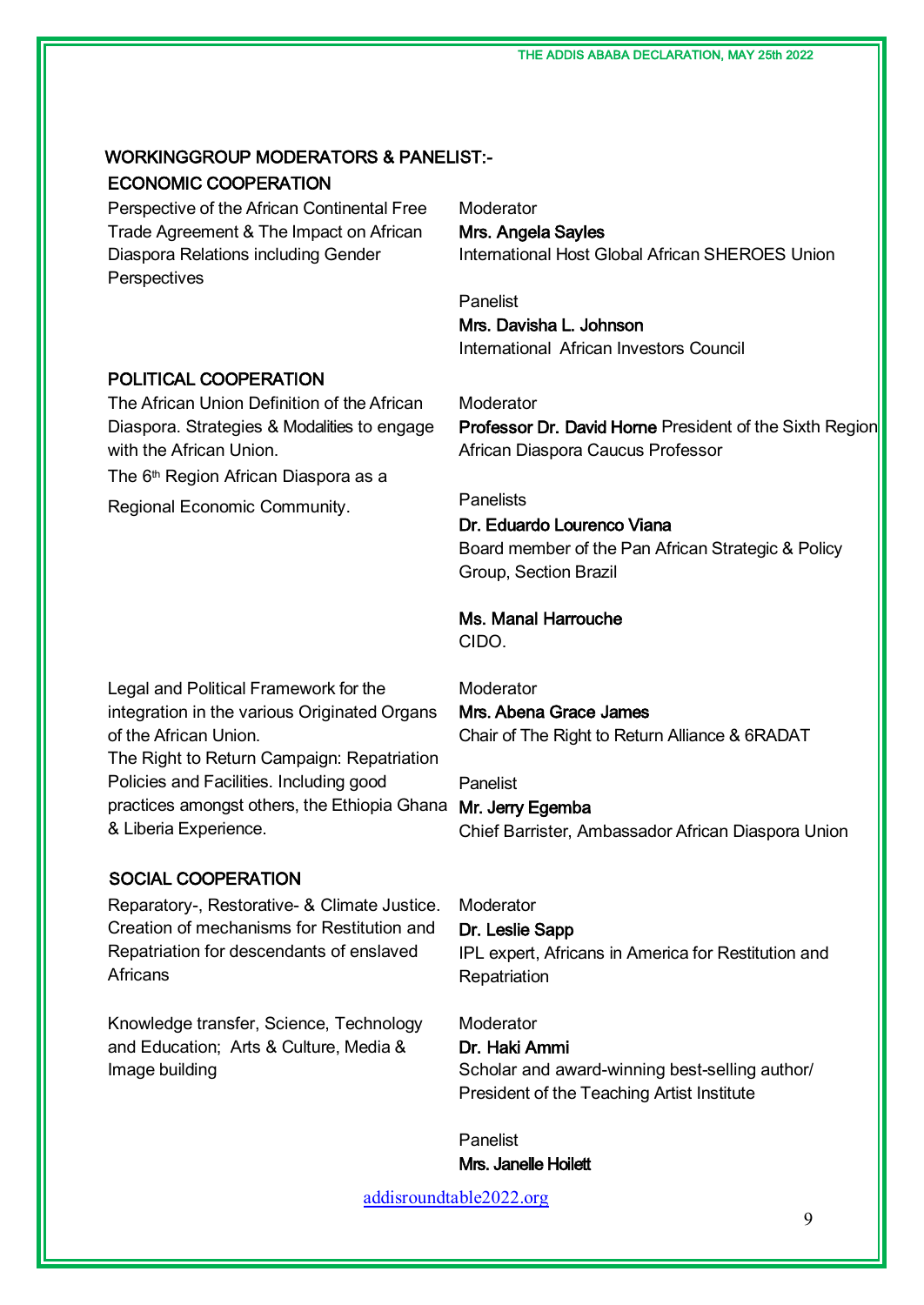Youth Connecting to Africa Moderator

Mr. Avandre Sayles

Panelist Ms. Rinah Samuel Haileyesus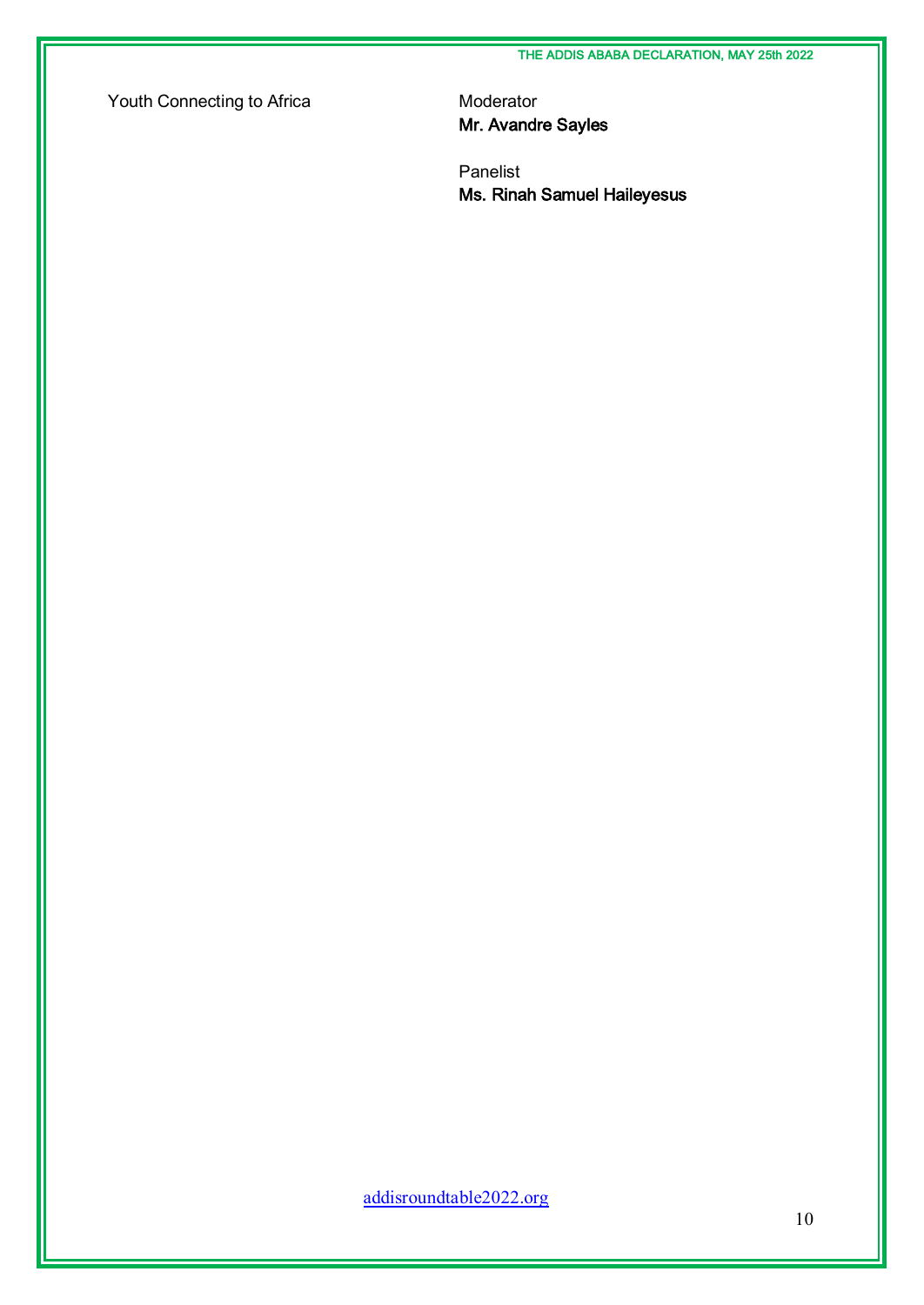## 1) OUTCOME OF REVIEW OF THE IMPLEMENTATION AND FOLLOW-UP MECHANISM/ STRATEGY OF THE DGADS 2012

The Roundtable participants provided an analysis that appraised the collective needs in several areas of concerns for African (Diaspora) people such as:-

- The AU Definition of the African Diaspora.
- The status of developments in terms of the topics mentioned in the different paragraphs of the DGADS 2012.
- Agenda 2063 & the African Continental Free Trade Area (ACFTA).
- Communication strategy with the AU.
- Legal and Political Framework for the integration of the African Diaspora into the key Organs of the AU.
- Human Rights' issues in general, particularly the Fundamental Human Rights of African People and the implementation of the UN Durban Declaration and Program of Action, issues relating to the September 2021 Commemoration of the Durban Declaration and its Program of Action and the UN International Decade for People of African Descent.
- Repatriation, Restorative and Reparatory Justice.
- The Right to Return Campaign: Repatriation Policies and Facilities.
- All other topics mentioned while taking into consideration the Sustainable Development Goals and Youth & Gender Issues.

These were the types of questions amongst others with which the Roundtable participants engaged:-

- What have we achieved since 25 May, 2012?
- What more still has to be done?
- What worked and did not work?
- What strategies were successful and which were not?
- Does there need to be more specificity in what the AU requires from the Diaspora and what the Diaspora expects from the AU?
- How can elements of the African Diaspora increase their operational unity and their joint efforts to help build African sustainability and strength?
- How does the issue of Right of Return / Dual Citizenship get addressed, if at all, through the Declaration?
- How is the fulfilment of the agreements valued in relation to the identified areas of Political, Economic and Social Cooperation?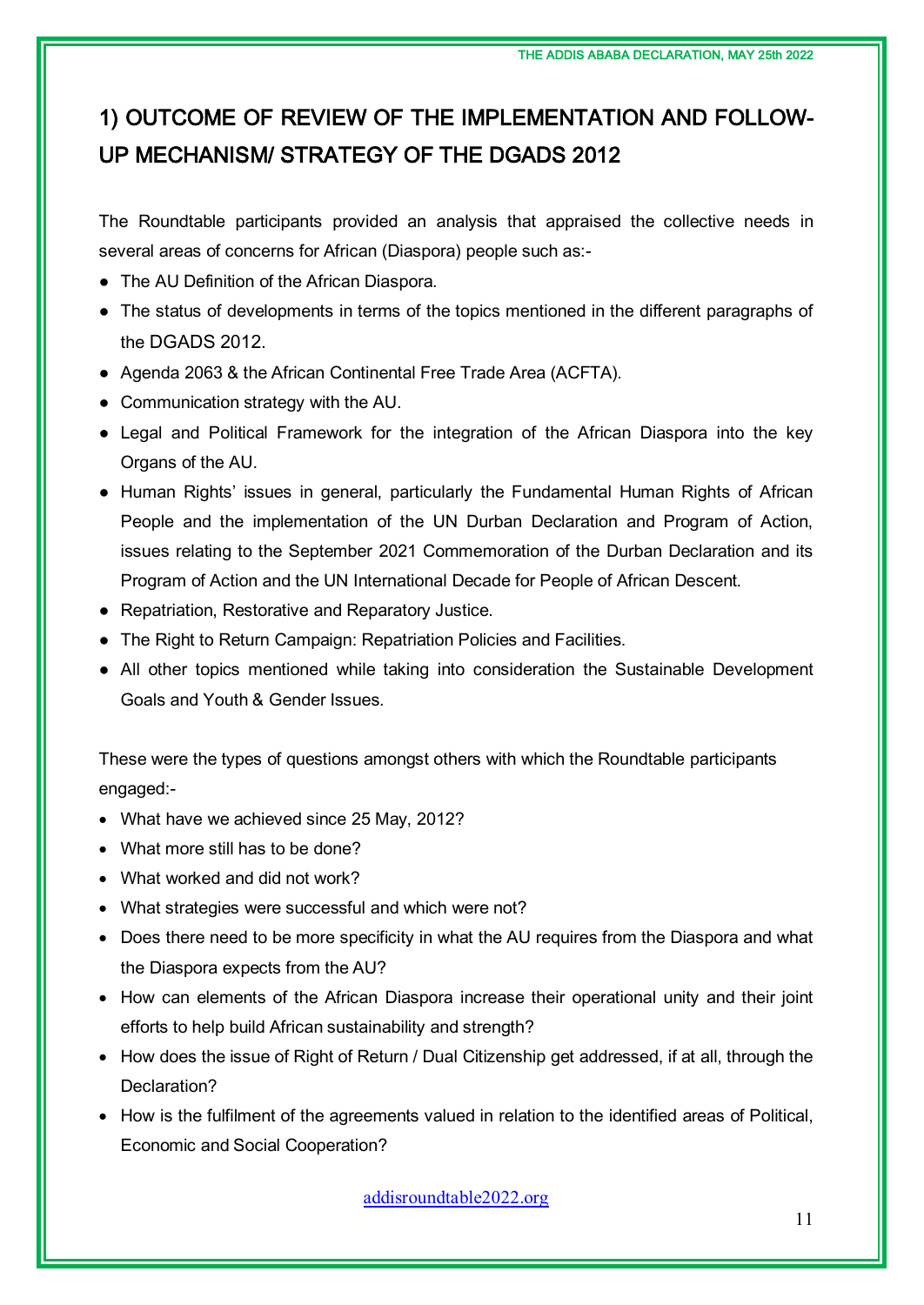| <b>DGADS 2012</b>                              | <b>ROUNDTABLE 2022</b>                        |
|------------------------------------------------|-----------------------------------------------|
| <b>IMPLEMENTATION ACTION POINTS</b>            | <b>REVIEW CONCLUSIONS</b>                     |
| 1. Host rotational AU Diaspora Conference in   | This has not been implemented as indicated    |
| Africa and in the Diaspora to review           | here - they have had 1 meeting in 2020 in EU, |
| the implementation of this Programme of        | no record of periodic general review across   |
| Action.                                        | Africa nor its Diaspora, not virtually nor    |
|                                                | otherwise.                                    |
| 2. Involve Regional Economic Communities       | This has not been implemented. There has      |
| (RECs) in the implementation of this           | been member states that have hosted Trade     |
| Programme of Action.                           | Conferences/Summits, however, not the AU      |
|                                                | and with Diaspora organs that are similar to  |
|                                                | RECs.                                         |
| 3. Request the AU Commission to develop        | This has been done on a small scale with      |
| mechanisms to ensure that the                  | contemporary member states Diasporas. The     |
| experiences of women, youth and vulnerable     | African Diaspora has not been called as a     |
| groups are taken into account in the           | group and had the challenges relating to      |
| implementation of this Programme of Action.    | gender and youth addressed on the             |
|                                                | international stage.                          |
| 4. Continue communication efforts to           | There has been direct and progressive steps   |
| popularize the African Diaspora initiative and | towards promoting positive images             |
| promote positive images of Africa that will    | internationally by many Social Media avenues  |
| create a conducive environment for             | within the Continent. There has not been      |
| investment opportunities on the continent.     | much concerted efforts to involve the African |
|                                                | Diaspora.                                     |
| 5. Take necessary measures to ensure the       | This has not been done for the African        |
| establishment of an AU-Diaspora                | Diaspora, neither at AU or states level.      |
| Foundation/ Trust to support the AU-Diaspora   |                                               |
| initiative.                                    |                                               |
| 6. Agree to establish multi-stakeholder        | This could take into account the proposed     |
| working groups comprising the AU,              | AU/CARICOM MOU to be signed; and other        |
| CARICOM and representative from the            | agreements at AU and states level with        |
| Diaspora in the following priority areas:      | organs/countries/companies outside of Africa, |
| <b>Economic Cooperation (including</b>         | not solely aimed at the African Diaspora.     |
| infrastructure, sea and air links, trade and   | However, the priority areas show mixed        |
| investment, and travel and tourism); Science   | efforts. Working groups for - Economic, non   |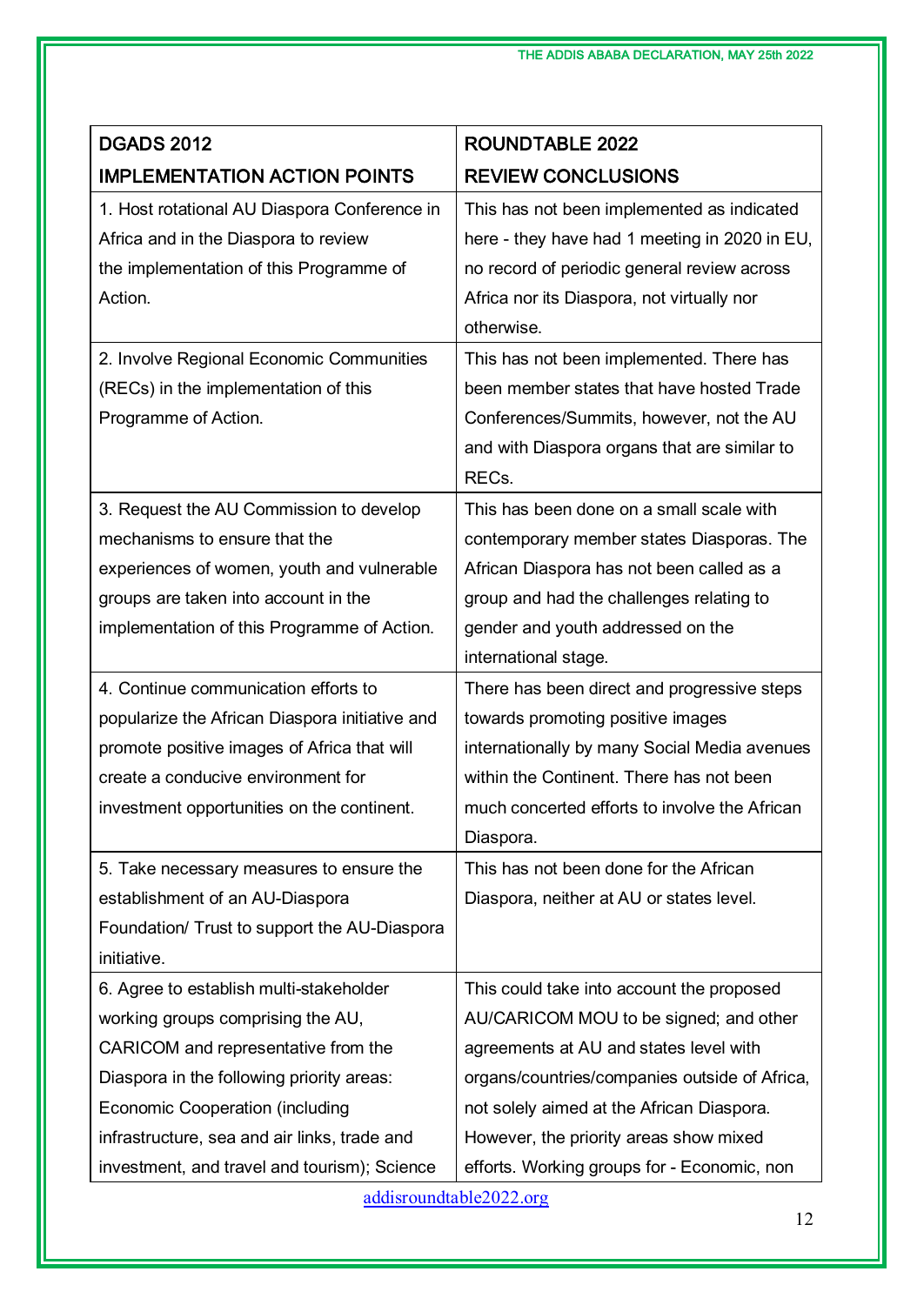|                                                 | THE ADDIS ABABA DECLARATION, MAY 25th 2022        |
|-------------------------------------------------|---------------------------------------------------|
| And Technology (including the                   | with African Diaspora; SAT, many AD have          |
| establishment of Low Earth Orbit satellite, and | done this on a B2B, B2C by themselves not         |
| research in agriculture,                        | via AU working group; No satellite launched;      |
| biotechnology, renewable energy                 | research being done via continental CSOs;         |
| technologies, infectious and non-infectious     | renewable energy tech is being done on a          |
| diseases).                                      | B2G and not AU and the African Diaspora.          |
| 7. Consider the possibility of setting up a     | It is needed however has not been set up,         |
| mechanism, such as a Diaspora                   | neither at AU level nor states level. There are   |
| Consultative Forum that would support closer    | many African Diaspora CSO that are                |
| collaboration between the AU and                | registered in many member states that are         |
| the Diaspora community.                         | able and available to create & operate this.      |
| 8. Agree to set up a Diaspora Advisory Board,   | It was Agreed, and discussed years later,         |
| which will address overarching issues of        | however, not set up. It is clearly for the        |
| concern to Africa, its Diaspora such as         | historic Diaspora but no attempts have been       |
| reparations, Right To Return and follow up to   | made to consult with or create it with the        |
| WCAR Plan of Action, amongst others.            | stakeholders. No follow up to the WCAR has        |
|                                                 | been implemented either.                          |
| 9. Further agree, in principle that the         | We are not able to agree, neither in Principle    |
| structures and institutions envisaged in this   | nor Actuality, as said structures and institution |
| Declaration are established and operate in a    | has not been set up by the AU to include the      |
| streamlined manner, in order to                 | African Diaspora, and the ones that have          |
| achieve efficiency and value for all Africans   | been established by the African Diaspora has      |
| on the Continent and the Diaspora.              | not been recognized, accepted, nor                |
|                                                 | accredited by the AU to work within the AU for    |
|                                                 | the African Diaspora.                             |
| 10. Explore various innovative and practical    | As many of us do still have connections with      |
| sources of funding for the Diaspora             | various institutions/organs/companies in          |
| Programme, to ensure its sustainability.        | many countries outside the Continent, we do       |
|                                                 | have access to varied sources of funding,         |
|                                                 | from a Micro level to Corporate level, we can     |
|                                                 | begin to work on many different initiatives to    |
|                                                 | fund the varied Programmes.                       |
|                                                 | This has to be commensurate to the                |
|                                                 | Programmes that the AU and member states          |
|                                                 | have in place - to ensure that we do not lose     |
|                                                 | our investments; graft at any level does not      |
|                                                 | extort those funds; That the African Diaspora     |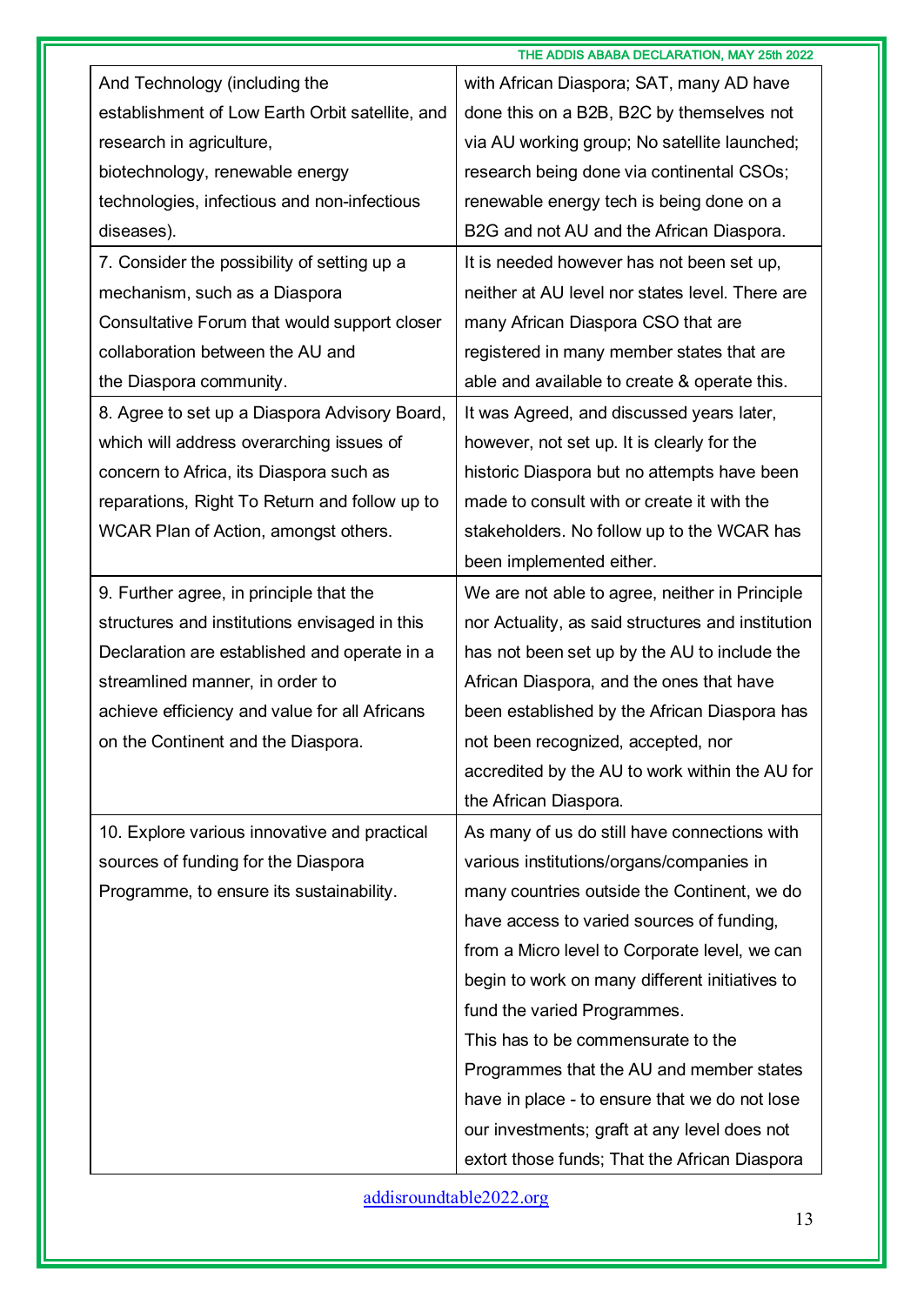|                                              | THE ADDIS ABABA DECLARATION, MAY 25th 2022     |
|----------------------------------------------|------------------------------------------------|
|                                              | gets AU support, in every way, to launch an    |
|                                              | informational, cultural, and history           |
|                                              | dissemination program to sensitize             |
|                                              | continental Africans about Best                |
|                                              | Practices in business and community            |
|                                              | development with the African Diaspora;         |
|                                              | that we are able to directly and fully own our |
|                                              | assets and everything we are investing in;     |
|                                              | and that we and our future generations are     |
|                                              | part of the citizenry of wherever we have      |
|                                              | funded our Programmes.                         |
|                                              |                                                |
| <b>LEGACY PROJECTS</b>                       |                                                |
| a) the production of a Skills Database of    | This has not been created/produced for the     |
| African Professionals in the Diaspora.       | African Diaspora - neither those currently     |
|                                              | domiciled on the Continent nor in the          |
|                                              | Diaspora. We hereby would like to special      |
|                                              | acknowledge the great work of the late Lee     |
|                                              | O. Cherry one of the initiators of the African |
|                                              | Scientific Institute.                          |
| b) the establishment of the African Diaspora | This has been established however, it targets  |
| Volunteers Corps.                            | the member states Diaspora.                    |
| c) the African Diaspora Investment Fund.     | We do not have any connections to this as a    |
|                                              | product for the African Diaspora.              |
| d) a programme on the Development            | This has been done by Europe and USA, but      |
| Marketplace for the Diaspora, as a framework | have not found any by the AU nor member        |
| for facilitating innovation and              | states. However, we the African Diaspora are   |
| entrepreneurship among African and           | in a position to create and run this.          |
| Diaspora.                                    |                                                |
| e) The African Remittances Institute.        | Not for the African Diaspora, especially for   |
|                                              | those domiciled on the Continent. There is no  |
|                                              | mechanism in place to track how much we        |
|                                              | bring into the country where we live.          |
|                                              |                                                |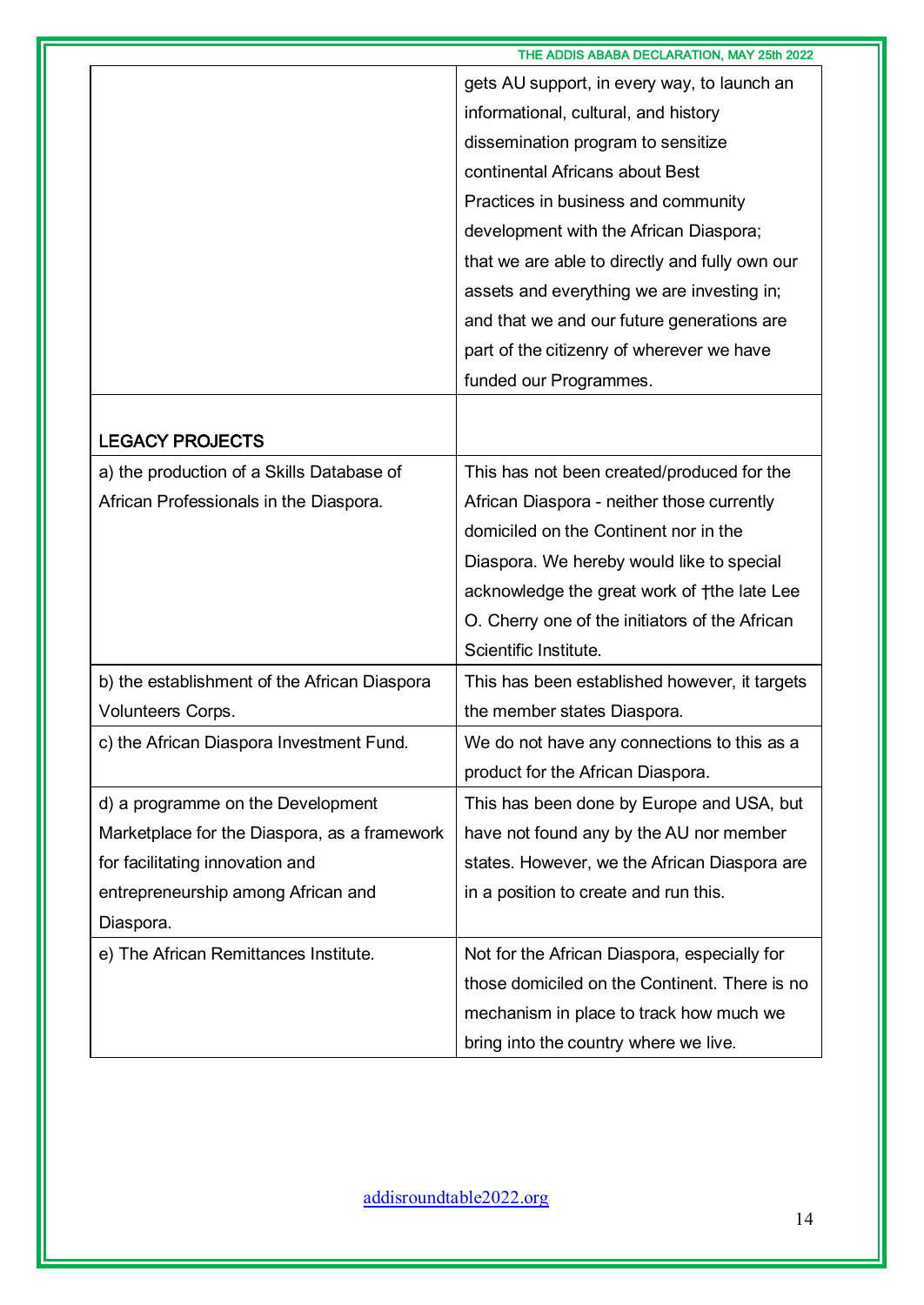### 2) NEW RECOMMENDATIONS FOR A PROGRAMME OF ACTION

#### I. POLITICAL COOPERATION

In the area of political cooperation, the GPARSR representatives commit to the following:-

- A. The African Diaspora seeks to develop and provide RECs for the  $6<sup>th</sup>$  Region. For example of such an entity is:- The Economic Community of States, Nations, Territories and Realms of the African Diaspora 6<sup>th</sup> Region.
- B. The African Diaspora is prepared to provide nominations/recommendations for organizations that would be able to fill the need for RECs for the 6th Region. For example of such an entity is:- The Economic Community of States, Nations, Territories and Realms of the African Diaspora 6th Region.
- C. The Diaspora Special Advisors to the AU should be reinstated. However, measures should be put in place to ensure that such Advisors are in a position to report to their African Diaspora constituencies on a regular basis.
- D. Direct the AU to appoint Diaspora Affairs Government officials in each of their African member countries who will include in their work responsibilities the creation of Africa Diaspora Right of Return policies. The implementation of AU hiring policies which will allow greater consideration for the hiring of qualified members of the African Diaspora.
- E. Change the term the African Diaspora is referred to, to include the "6th Region" being reflected in the Constitutive Act. In developing a Diaspora Engagement Policy, it is necessary to begin with definitions with regard to who is included in the Diaspora and what the meaning of African Diaspora entails within the context of the policy.
- F. Develop a conceptual framework to redefine the term African Diaspora in consultation with various African Descendants Groups in the African Diaspora, as the current one is misleading/confusing as it does not adequately describe the Descendants of Slavery, nor include those Descendants that have Repatriated. A generally accepted Framework involves three distinct categories. This typology refers to the amount of years ago that the group in question left the African continent.
	- 1. Ancient Voluntary Migration Diaspora (thousands of years ago).
	- 2. Historic Forced Migration Diaspora (centuries of years ago, enslaved).

3. Current Voluntary Migration Diaspora (decades of years ago), second and third generation Diaspora (born abroad in the recent past).

The Governance committee must be consulted on this, in the spirit of Kujichagulia.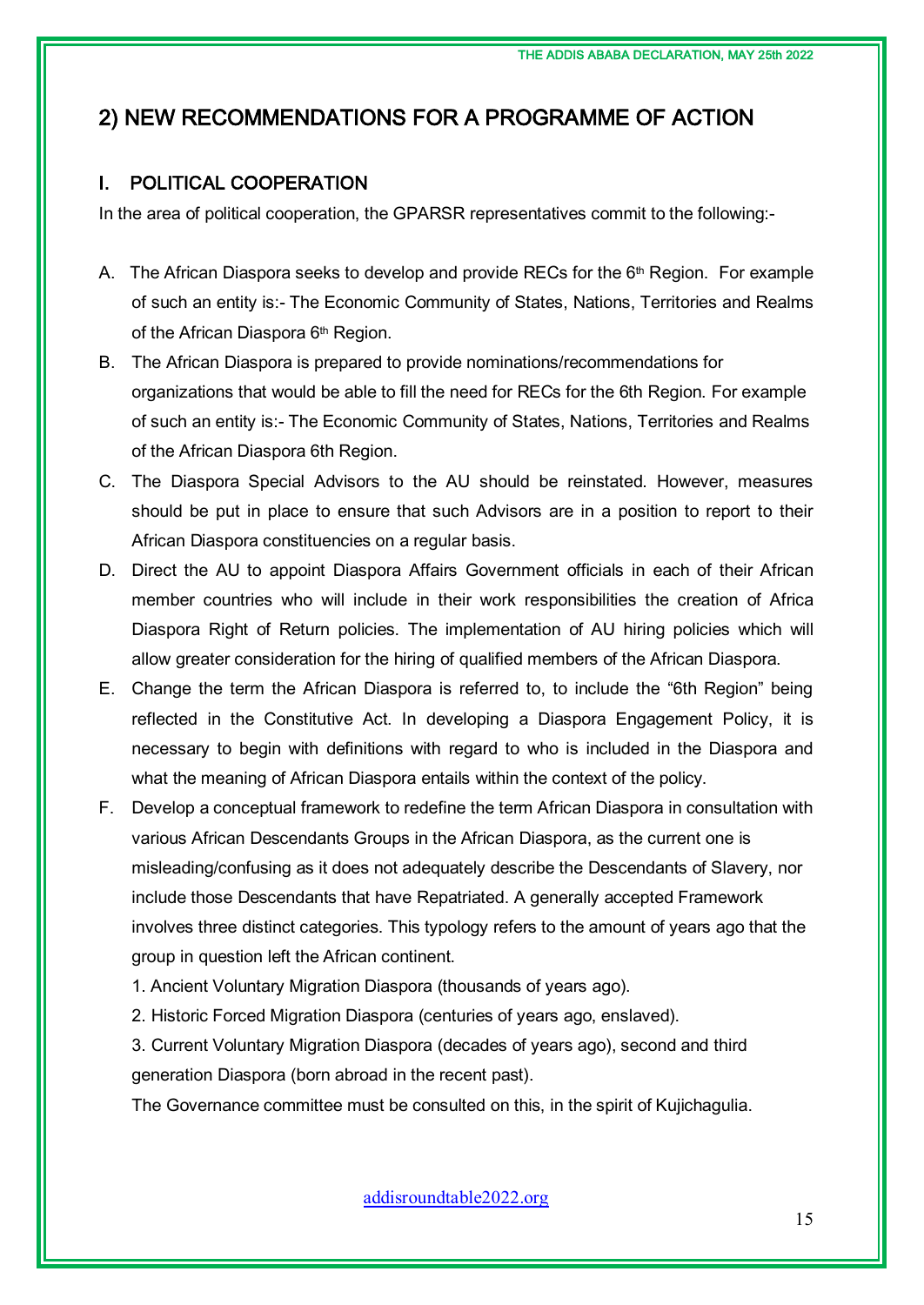### II. ECONOMIC COOPERATION

In the area of economic cooperation, the GPARSR representatives commit to the following:-

- A. Support the development of a current and reliable Database in addition to collecting statistics on employment, and entrepreneurship in Africa and the Repatriated Diaspora with special focus on the Youth and Women.
- B. Create the Development Marketplace specifically for the African Diaspora, as a framework for facilitating innovation, commerce, and entrepreneurship among Africans and Diaspora.
- C. Instruct all member states to reduce the current currency investment amount required of African Diaspora repatriates that are involved in investment activities.
- D. Encourage member states to seriously consider allowing dual citizenship as it helps African Descendants who have income, investments and benefits earned in foreign countries, to be able to access and import these funds.
- E. Create a scheduled actualization of the Economic Cooperation programme as detailed in the declaration with annual review dates of each programme action.
- F. Develop Women Empowerment Zones with modern facilities, equipment and roads for agricultural aggregation and production of raw and finished goods for women entrepreneurship and participation in the African Continental Free Trade Area. As this will attract investments and trade partners from the Africa Diaspora and extend to establishing added value production of locally produced goods.
- G. Allocate educational contractual funding resources for business and financial literacy training, competency building and capacity building - for better success rates with small, medium-size and micro-finance investments, leveraging technology solutions in partnership with highly skilled members of the Africa Diaspora.

### III. SOCIAL COOPERATION

In the area of social cooperation, the GPARSR representatives commit to the following:-

- A. Strengthen the implementation of legislation and other measures such as agreed and adopted in Resolutions by the United Nations, aimed at eradicating child trafficking, human trafficking, child labour, exploitation of children and women in armed conflicts and other modern forms of slavery.
- B. Work to create more internships and similar opportunities across Africa and in the Diaspora in order to enhance the transition from students to working adults in society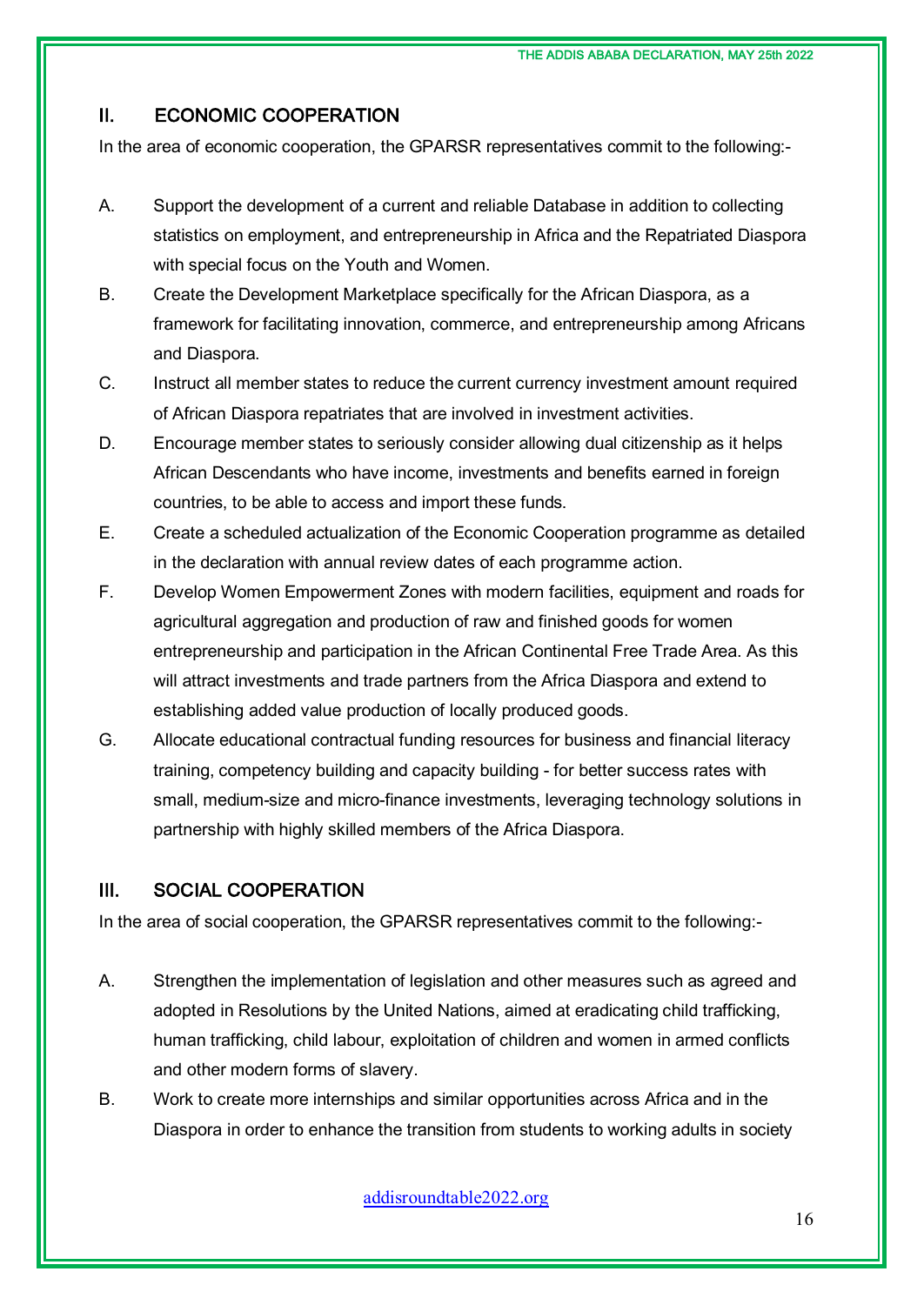and government. In addition, support exchange programs between continental youth and ones in the Diaspora.

- C. Acknowledge the discrimination toward women specifically, and remove ones that have prevented them from fully participating in African society at an equitable rate. In addition, develop mechanisms to ensure that the experiences of women, youth and vulnerable groups are taken into account in the implementation of this Programme of Action.
- D. Establish institutional protection from Afrophobia (or Afri-phobia) which refers to a specific form of racism, including any act of violence or discrimination, fuelled by historical abuses and negative stereotyping and leading to the exclusion and dehumanization of people of African Descent. This relates to multiple forms of racism against African peoples including all crimes against humanity perpetrated against the African Diaspora as effects of the trans-Atlantic slave trade, slavery and colonialism.
- E. Implement the principles of Ubuntu in the areas of education and political spaces to help frame an unifying African mindset in the youth, from childhood to adulthood. Looking through the lenses of unification in the general populace will have an impact throughout society.
- F. Fund and support Historical Diaspora created/Initiated/led projects that leverage the unique role of the African Diaspora repatriates, in responding to the need for and building qualified and experienced African youth population.
- G. Create an International African and African Diaspora student exchange program between Historical 'Black' Colleges and Universities in the USA and Canada, Universities in the Caribbean, other 'Black' institutions in other parts of the world - such as in Europe - with the Pan African University.
- H. Create and support an African Diaspora-led innovations system, assisting them to repatriate with their innovations - bringing their skills, knowledge, and experience to mentor and work with the youth in Africa.
- I. Establish African Diaspora repatriates led social initiatives that eliminate the various challenges from repatriation to and within Africa, including poverty, acculturation, education, housing, employment.
- J. Enforce created policy changes in every member state, with the participation of the various registered African Diaspora organizations in Africa, which are designed to address the needs of repatriates and their families. This would focus on Reparatory Justice, Repatriation and Resettlement programs, with consultative status with the African Union.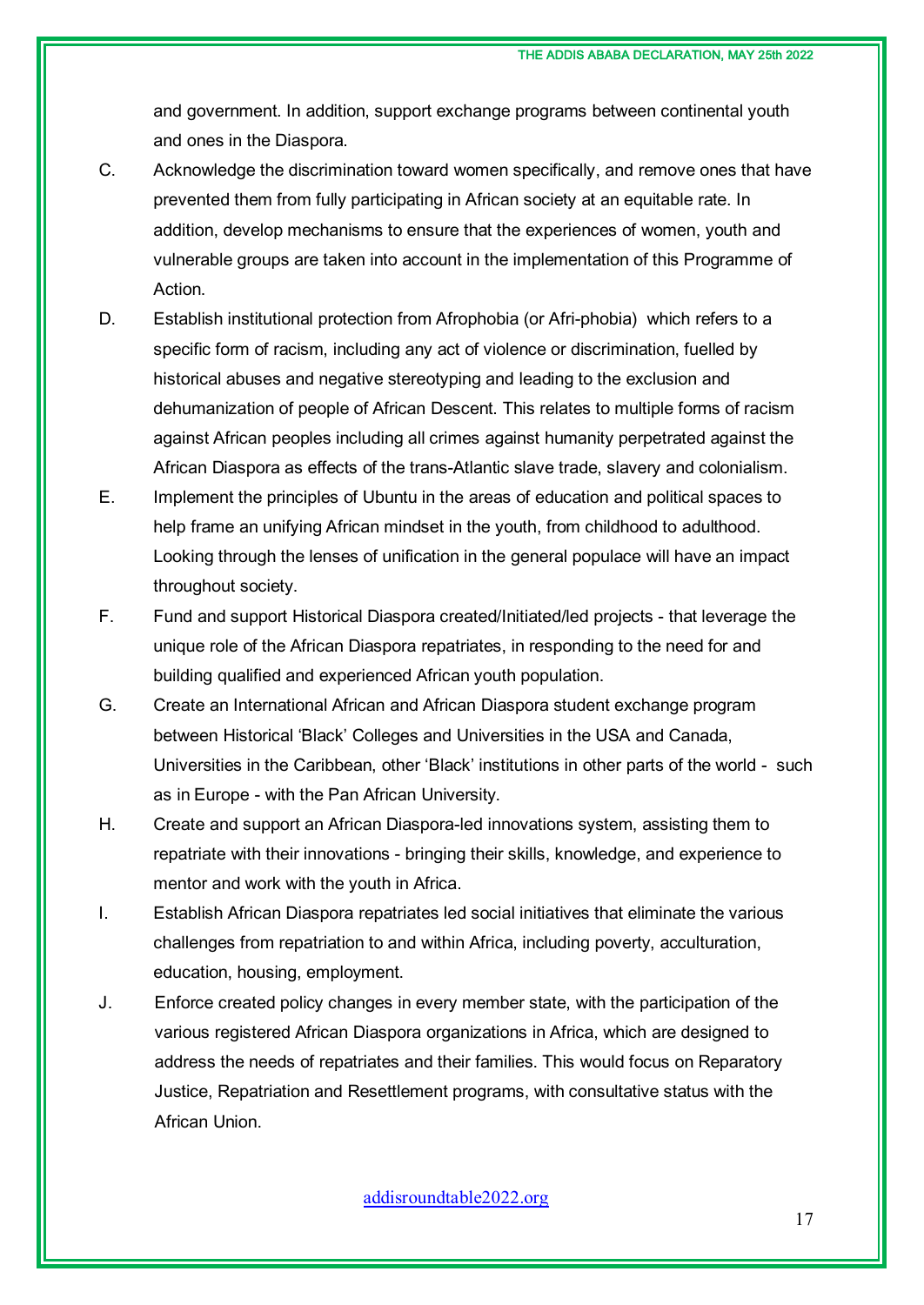K. Support and accompany inspiring projects led by actors from the African Diaspora by mobilization of support networks in all parts of the sixth region such as in the USA, South America, Caribbean, Europe and Africa to renew, strengthen and expand the mobilization of the talents and financial resources of the African Diaspora including the newly resettled on the African continent.

### 3) AGREEMENTS

1) Considering the requests of the representatives of the Roundtable, an African Union-African Diaspora Sixth Region High Council has been created to: mobilize and integrate the Diaspora into as well to govern the processes and organs of the African Union, towards an United and integrated Africa and it's Diaspora.

Following over 15 years of grassroots processes, this major resolution of the Roundtable seeks to facilitate and coordinate the Federation of the different movements in the Diaspora. In addition, independent of continental diaspora initiative to a High Council, as a continuation of the Organizing process, as well as formalizing a Planning Committee to facilitate the integration of the Diaspora into the processes and organs of the African Union and communities in the Diaspora. Furthermore, with the goal to legitimize the way forward.

It also shows the origin and partnership nature of Diaspora organizations - "African Diaspora" and "AU Sixth Region process", and finally the "High Council" because of the communities of African Diaspora found around the world, in smaller units or communities. Therefore, the High Council will function as the highest unifying organ of these communities in the process of building a united and integrated Africa and its Diaspora.

2) The GPARSR representatives agreed and are pleased to present the Global Pan-African Roots Synergy Roundtable Addis Ababa Declaration 2022 (AAD 2022) and Resolutions that will be submitted to all relevant AU Organs and AU Member States for consideration and implementation to the extent to which the contents fall under their jurisdiction. This document will also be circulated to AU CSOs, NGOs, Pan-African organizations, and all African Diaspora stakeholders.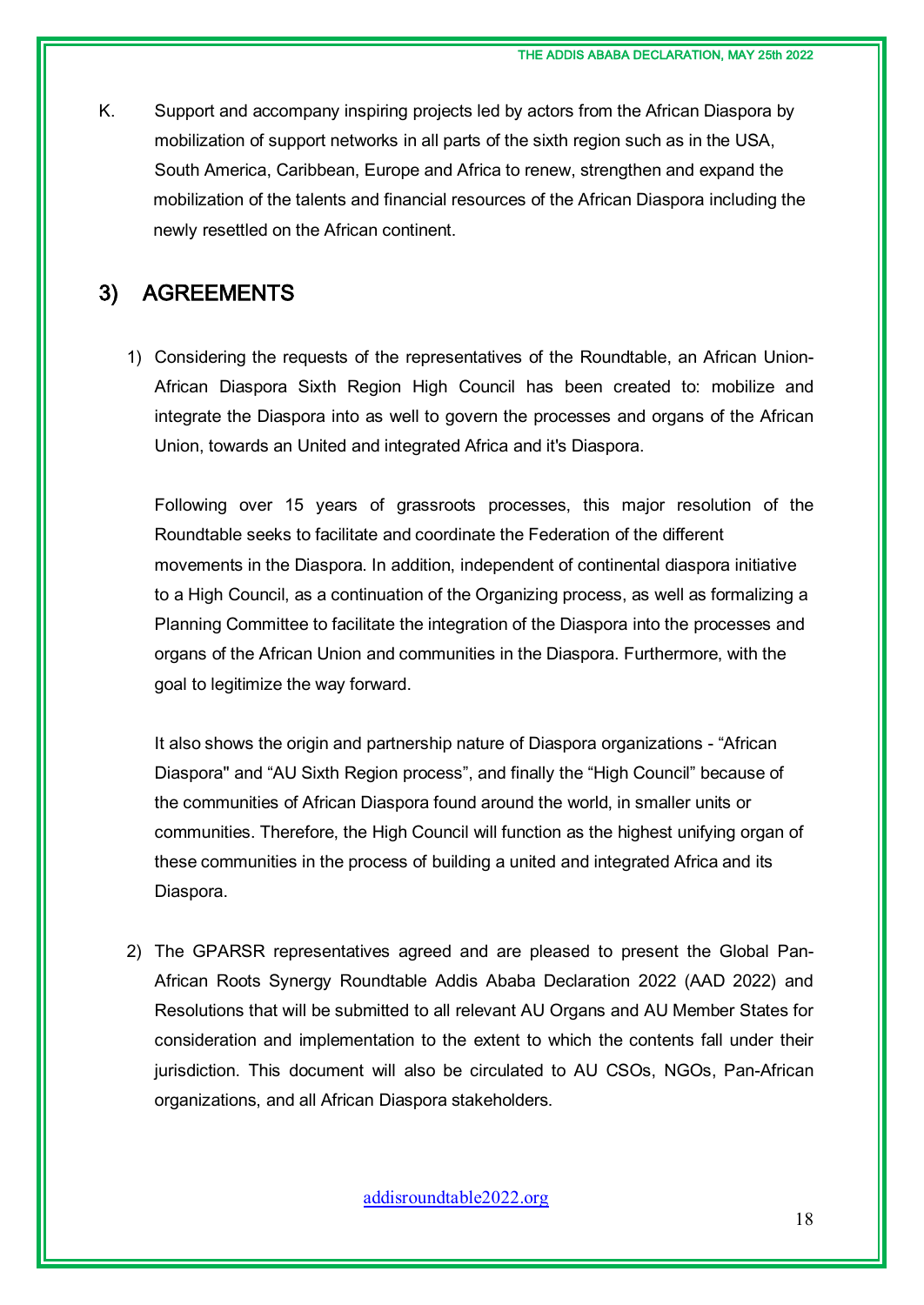## DECLARATION OF THE GLOBAL PAN AFRICAN ROOTS SYNERGY ROUNDTABLE REFERRED TO THEREAFTER AS "THE ADDIS ABABA DECLARATION 2022"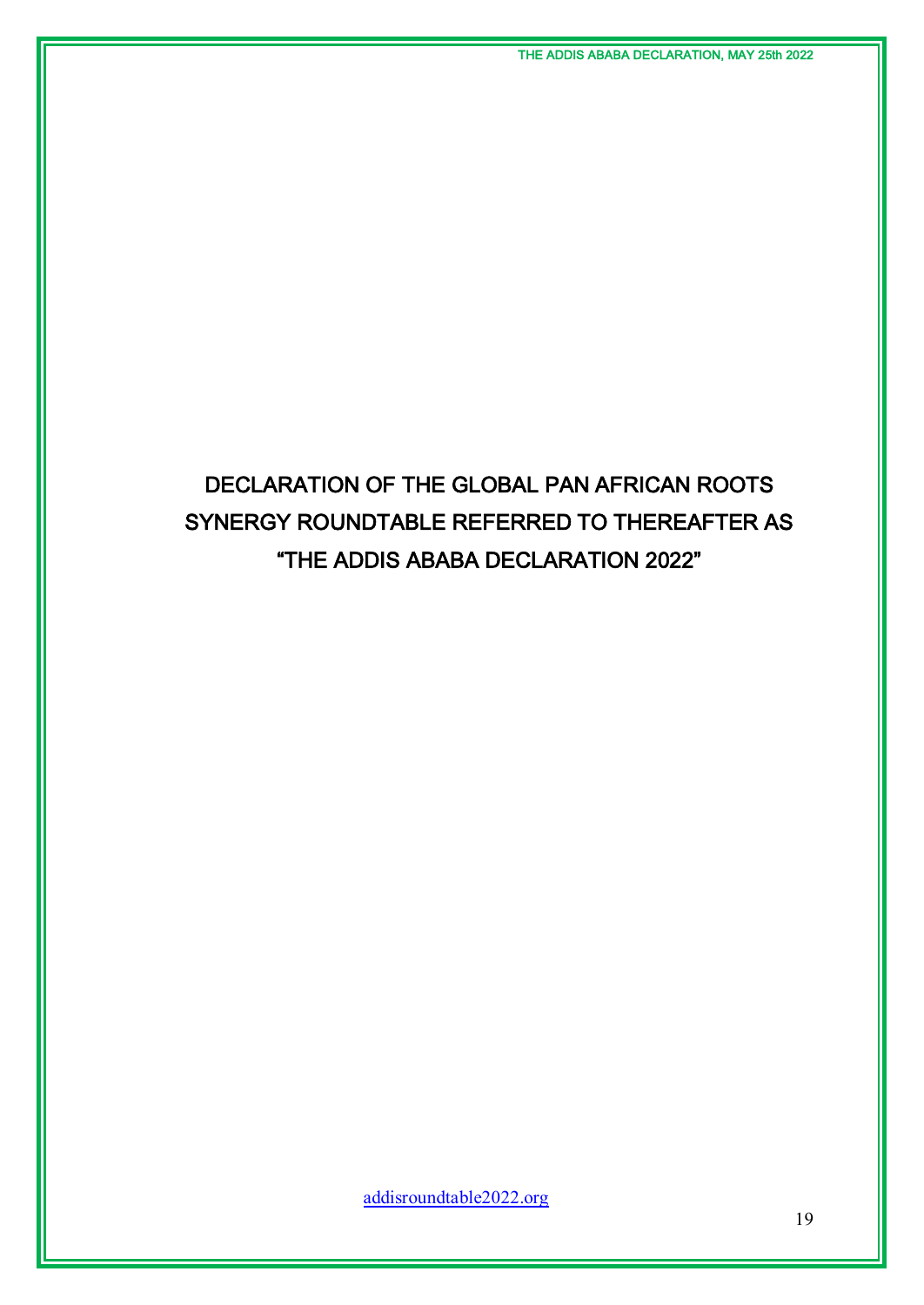## In Acknowledgement Of The Adoption Of The Declaration Of The Global African Diaspora Summit 2012 (DGADS 2012)

WE, the Global Pan African RootsSynergy Roundtable (GPARSR) representatives:

RECOGNIZING the African Union (AU) Commission (AUC) as the AU's secretariat who initiates proposals to be submitted to the AU's organs as well as implementing decisions taken by them and thus providing operational support for all AU organs while ACKNOWLEDGING the supporting role of the AUC in the implementation of the DGADS 2012;

RECOGNIZING the Citizens & Diaspora Directorate (CIDO) as the AUC focal point and hub for implementing the DGADS 2012 while ACKNOWLEDGING CIDO's key role to invite and encourage the full participation of the African Diaspora as an important part of the African Continent in the building of the African Union;

RECOGNIZING the Economic Social And Cultural Council (ECOSOCC) as an advisory organ of the AU composed of different social and professional groups of the Member States of the AU referred to as Civil Society Organisations (CSOs) including those in the African Diaspora while **ACKNOWLEDGING** ECOSOCC's distinctive character to be the opportunity for African CSOs to play an active role in organizing itself in partnership with African governments to contribute to the principles, policies and programmes of the Union;

RECOGNIZING the African Commission on Human and People's Rights (ACHPR) established by the African Charter while ACKNOWLEDGING ACHPR's functions to protect and promote human and peoples' rights and interpret the African Charter on Human and People's Rights;

RECALLING the decision by the AU Executive Council under EX.CL/Dec.406 (XII) to adopt the current AU definition of the term "African Diaspora" after the Meeting of Experts on the Definition of the African Diaspora, April 2005, Addis Ababa as follows:- "The African Diaspora consists of peoples of African origin living outside of the continent, irrespective of their citizenship and nationality and who are willing to contribute to the development of the continent and building of the African Union;"

CALLING FOR the immediate review and updating of the current definition being used to a more specific, accurate and detailed definition as follows:-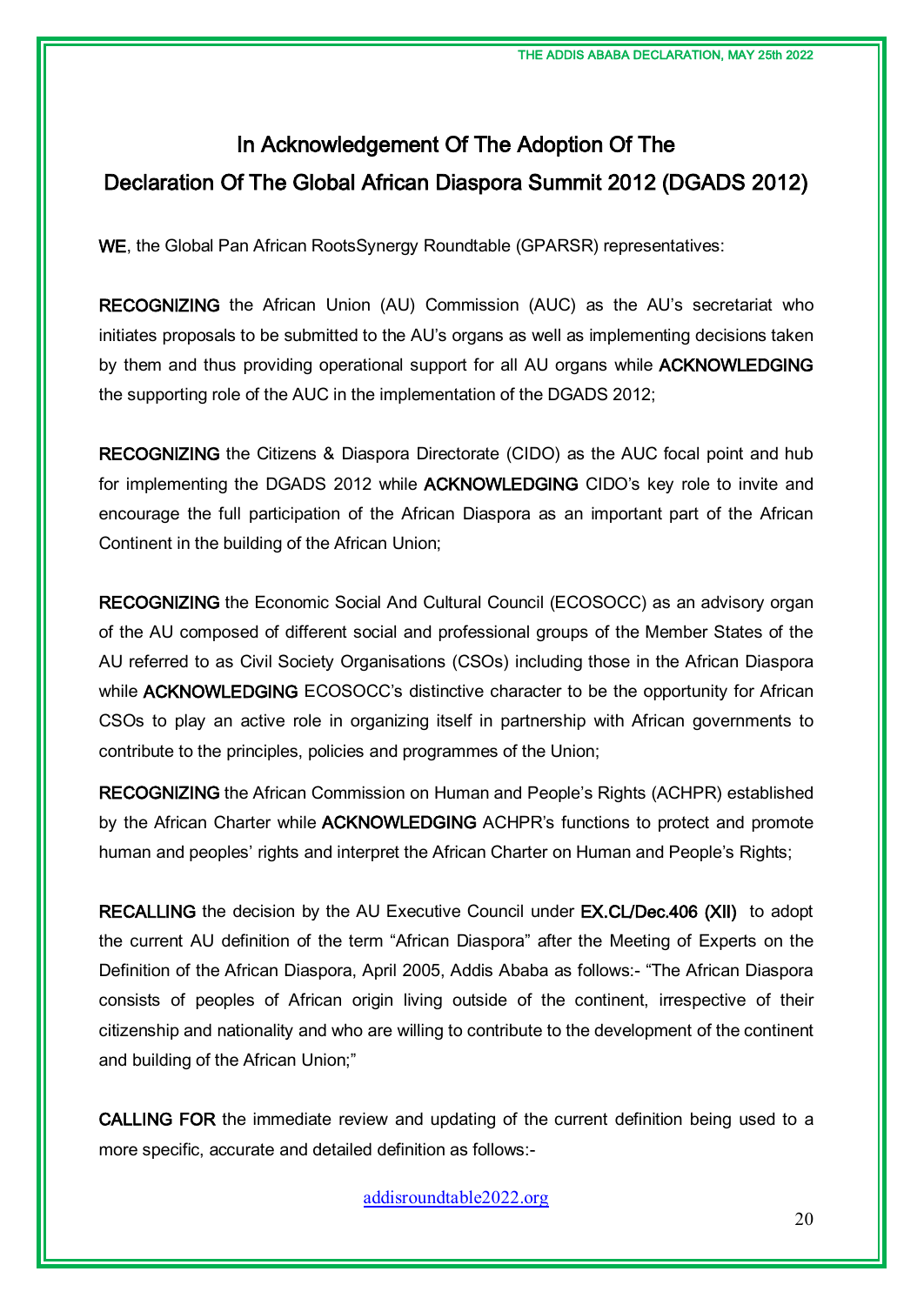"The African Diaspora consists of people of African origin who are the historic diaspora, the descendants of Africans displaced by trans-Atlantic and Arab Slave Trade and further includes the modern migratory Africans, all of whom are all living outside the continent irrespective of their current citizenship and nationality;"

ACCEPTING the invitation of the AU and all AU Member States who have called for the "full participation of the African Diaspora as an important part of the African Continent in the building of the African Union," and who with clarity of purpose amended the Constitutive Act of the AU (Article 3(q)) 2003, to express this mandate, and their willingness to implement this immediately;

ACCEPT AND INTEGRATE the contributions already made and that continue to be made towards the development of the African continent by the Historic African Diaspora who have already repatriated even though still not granted African Citizenship;

COGNISANT of the five hundred years that separated Africa from her Historic African Diaspora as well as the inevitable estrangement and alienation that has occurred as a consequence of this forced experience of separation and its lingering negative psychological legacy;

REMEMBERING those countless millions of Historic African Diasporans who dreamed of participating in the development of their own ancestral lands but were deprived of such an opportunity due to barriers and limitations put in place by colonial and neo-colonial frameworks both on the continent and in the African Diaspora;

DETERMINED to establish an enabling framework that reflects the rights and obligations of the willing African Diaspora in their effort to support the Constitutive Act of the African Union including the creation and implementation of policies which will allow the appointment of the members of the both the Contemporary and the Historic African Diaspora to participate in the review and implementation of AU operations;

BELIEVING that ultimately the onus is upon the African Diaspora itself and those members "who are willing to contribute to the development of the continent", to play the lead role in the creation of those frameworks relating to their contribution within the African Union;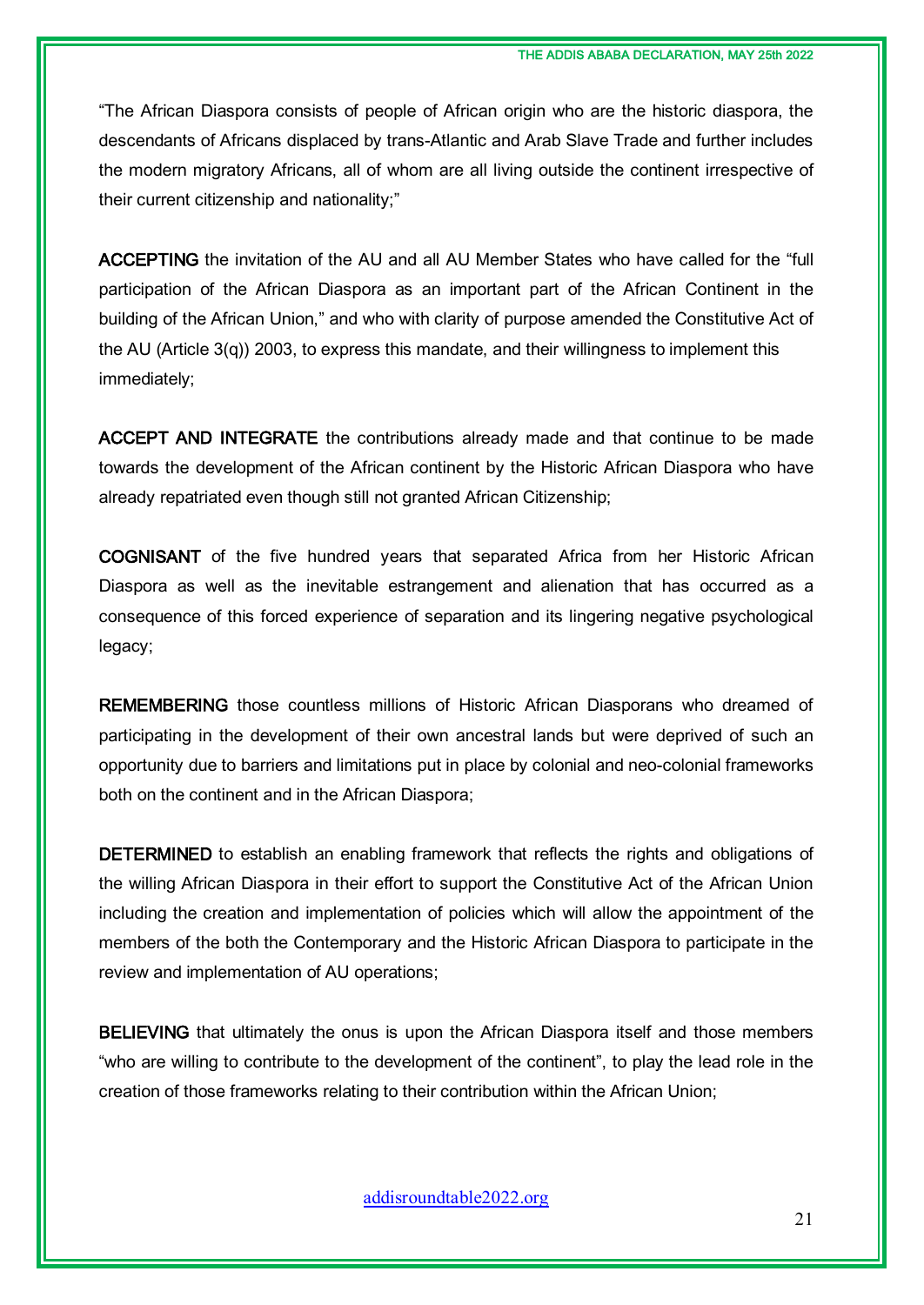RECALLING the decision taken by the Executive Council of the AU:- Decision On The Definition Of The African Diaspora Doc. **EX.CL/164 (VII)** which requests the Commission to take necessary steps to facilitate the participation of the Diaspora in the building of the African Union in general and the Economic, Social and Cultural Council (ECOSOCC) in particular;

ENSURING that the AU acknowledge the mandate given to the African Diaspora to assign 6 voting members to the Pan African Parliament, who reflect the main areas around the globe where the African Diaspora are found, elect the 20 delegates to represent the African Diaspora as directed in the Statues of ECOSOCC. The Statutes state that the African Diaspora should organize itself and the Framework which sets out the process for electing the delegates from North, South, and Central America, Europe, the Caribbean, and any other region where the African Diaspora is to be found;

RECALLING the decision taken by the Executive Council of the AU:- Decision On The Representation Of The Diaspora At Assemblies Of The African Union EX.CL/Dec.406 (XII) which requests the Commission to convene a technical experts' meeting of the AU Member States to examine modalities for Diaspora participation in the organs and activities of the Union, including the feasibility study of the concept of the Diaspora as the sixth region and provide a report to the next Ordinary Session of Council and Assembly;

RECALLING the decision taken by the Executive Council of the AU: - Decision On The Outcome Of The Global African Diaspora Summit EX.CL/Dec.221 (VII) which requests the Commission to help regional Diaspora groupings to organize themselves into regional networks that will facilitate their representation as "observers" at the AU Summit and eventually as the Sixth Region of the continent that would contribute substantially to implementation of policies and programmes;

ACKNOWLEDGING the need to accelerate the establishment of a common framework between African governments and people of African origin in the African Diaspora through the legal establishment of the Sixth Region of the African Union including the full ratification by all AU Member States;

CONVINCED that meaningful interaction between African regional communities is the foundation of the process of African integration, thereby rendering the formal establishment of the Sixth Region as the appropriate sphere for building cooperation and renewed fraternalism between Africans on the continent and in the Diaspora;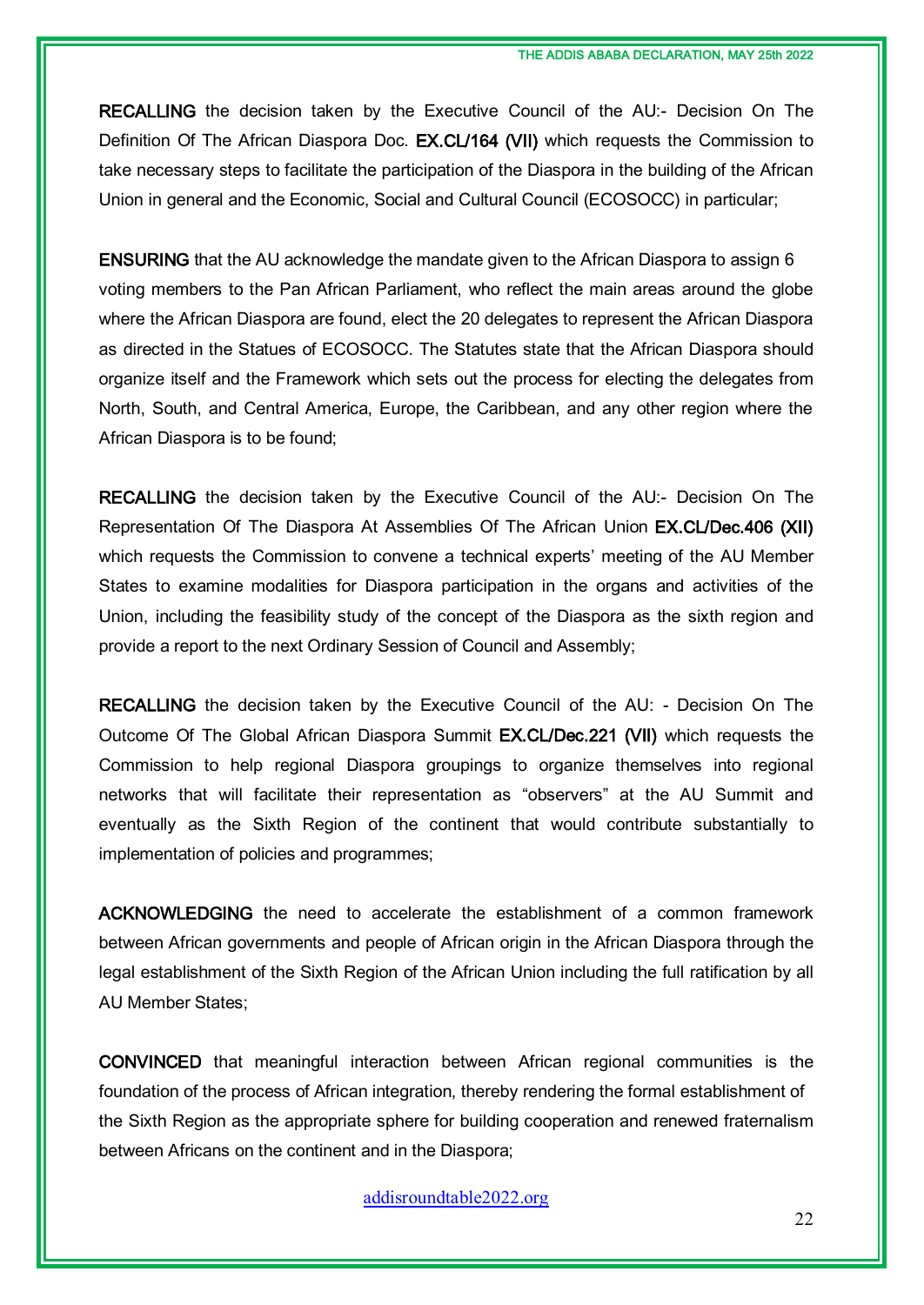BEING MINDFUL of the principles and objectives of the African Economic Community and the role of regional and sub-regional economic groups in the integration of the African Diaspora;

CONVINCED of the merit of establishing an effective regime committed to the enhancement of the economic, social and cultural development of the Sixth Region. HAVING CONFIDENCE that this will enable the creation and maintenance of a Sixth Region Economic Community;

ANSWERING the clarion call for 'Return' issued by the President of Ghana wherein 2019 has been declared the Year of Return;

TAKEN INTO CONSIDERATION the "Accra Declaration 2019" whereby the AU Head of States via the AUC has been encouraged to adopt the recommended "The Decade of Return" as a flagship instrument with the aim to fully implement the DGADS 2012;

ENCOURAGING the AU to urge all remaining AU Member States to implement the appointment of African Diaspora Affairs government officials whose work responsibilities should include the creation of a African Diaspora Desk which maintains the Right To Return Policies and Processes relating to the repatriation for those from both the Historic and Contemporary African Diaspora, who regularly liaise with their Ministry Of Foreign Affairs or other relevant government ministries to advocate for members of the African Diaspora in need of assistance;

COGNISANT of the aspirations of AGENDA 2063 which assures of an African market with free movement of persons, capital, goods and services and that is inclusive of Diaspora participation;

INSPIRED by the successful establishment of the African Continental Free Trade Agreement which provides a viable framework for its own expansion vis-à-vis the integration of economic communities of the Sixth Region;

RECOGNISING that the system of 'divide and conquer' imposed upon Africans shall not be eternally endured in that the re-unification of Africans on the continent and those in the Diaspora is on the increase;

INTENDING to consolidate the links with African Diasporic organizations in Brazil and the Caribbean in order to stimulate exchange and technical cooperation in the cultural, political,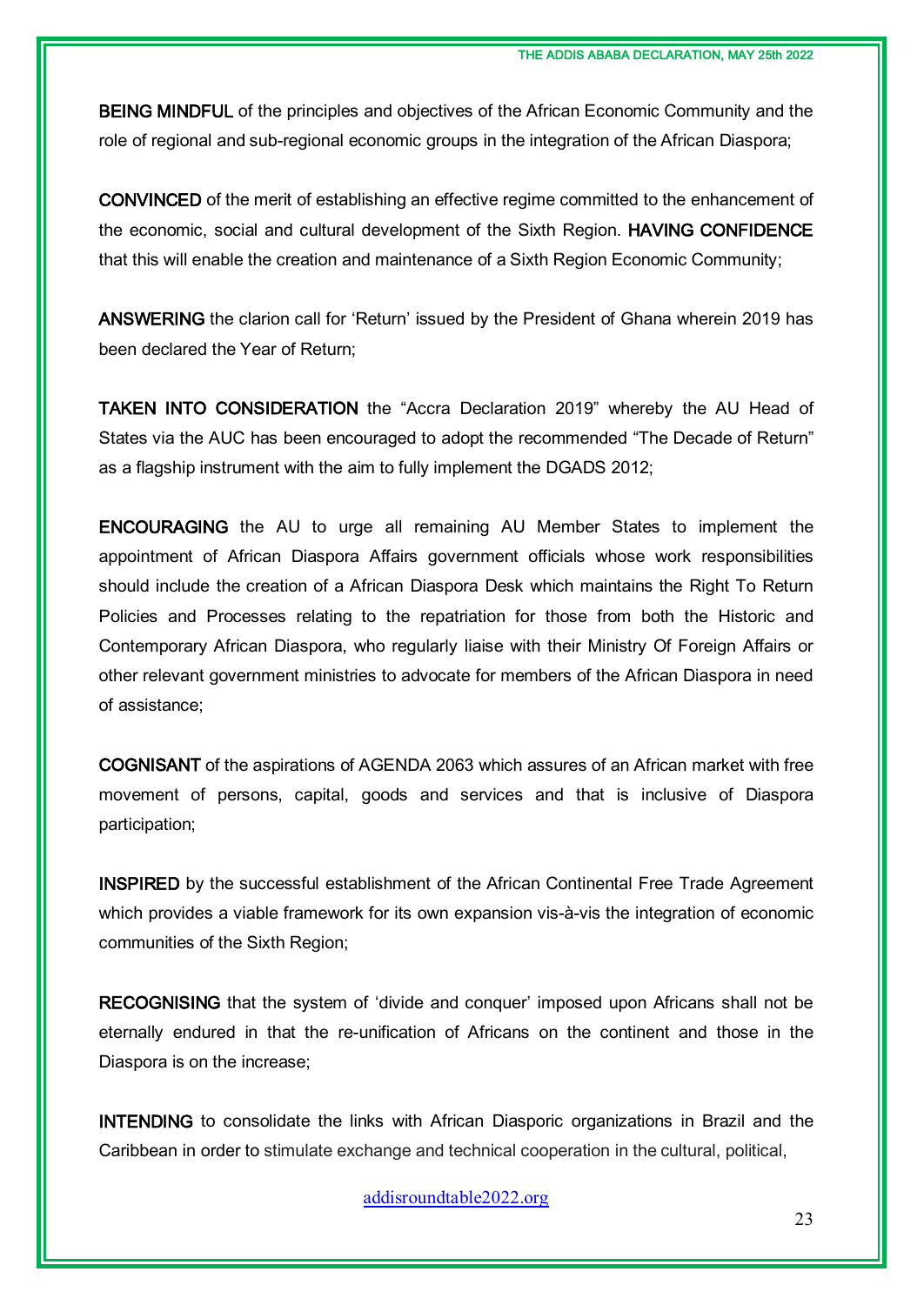economic, etc. spheres between these regions and, based on the strengthening of these links, accelerate the process of reconnecting this region with the African Continent;

APPRECIATIVE of the support by the international community on whose behalf the United Nations declared 2015 – 2024 as the International Decade for People of African Descent;

AWARE of the need to strengthen the protection of African Human and Peoples rights, democracy, and international security both on the continent and abroad;

TAKING INTO CONSIDERATION the importance of the Durban Declaration and Program of Action (DDPA 2001, whereby the trans-Atlantic slave trade, slavery and colonialism were declared as crimes against humanity) for Africans / People of African Descendants, and the structural obstacles from the side of some countries to prevent the implementation of this important DDPA;

DEFENDING the right of states and peoples of the African Diaspora to negate and expunge their colonial identities, if they should so choose, while at the same time embracing their African identities;

ACKNOWLEDING the Centenary of Joseph Ki-Zerbo, who was a member of the OAU Group of Eminent personalities, and thus INSPIRED to contribute to the dissemination of the archives of these earlier efforts with the support of this Roundtable.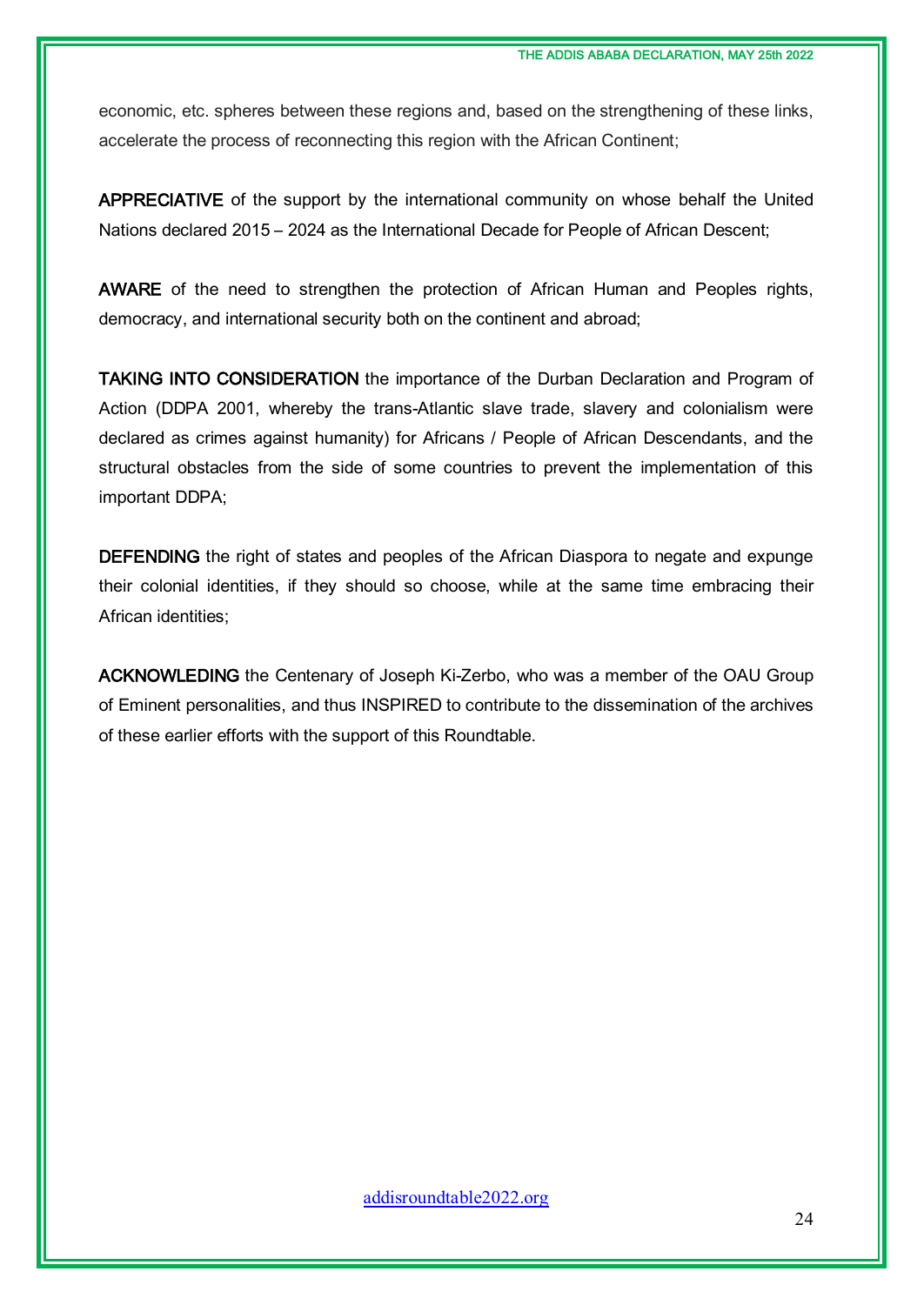## RESOLUTIONS OF THE GLOBAL PAN AFRICAN ROOTS SYNERGY ROUNDTABLE REFERRED TO THEREAFTER AS "THE ADDIS ABABA RESOLUTION 2022"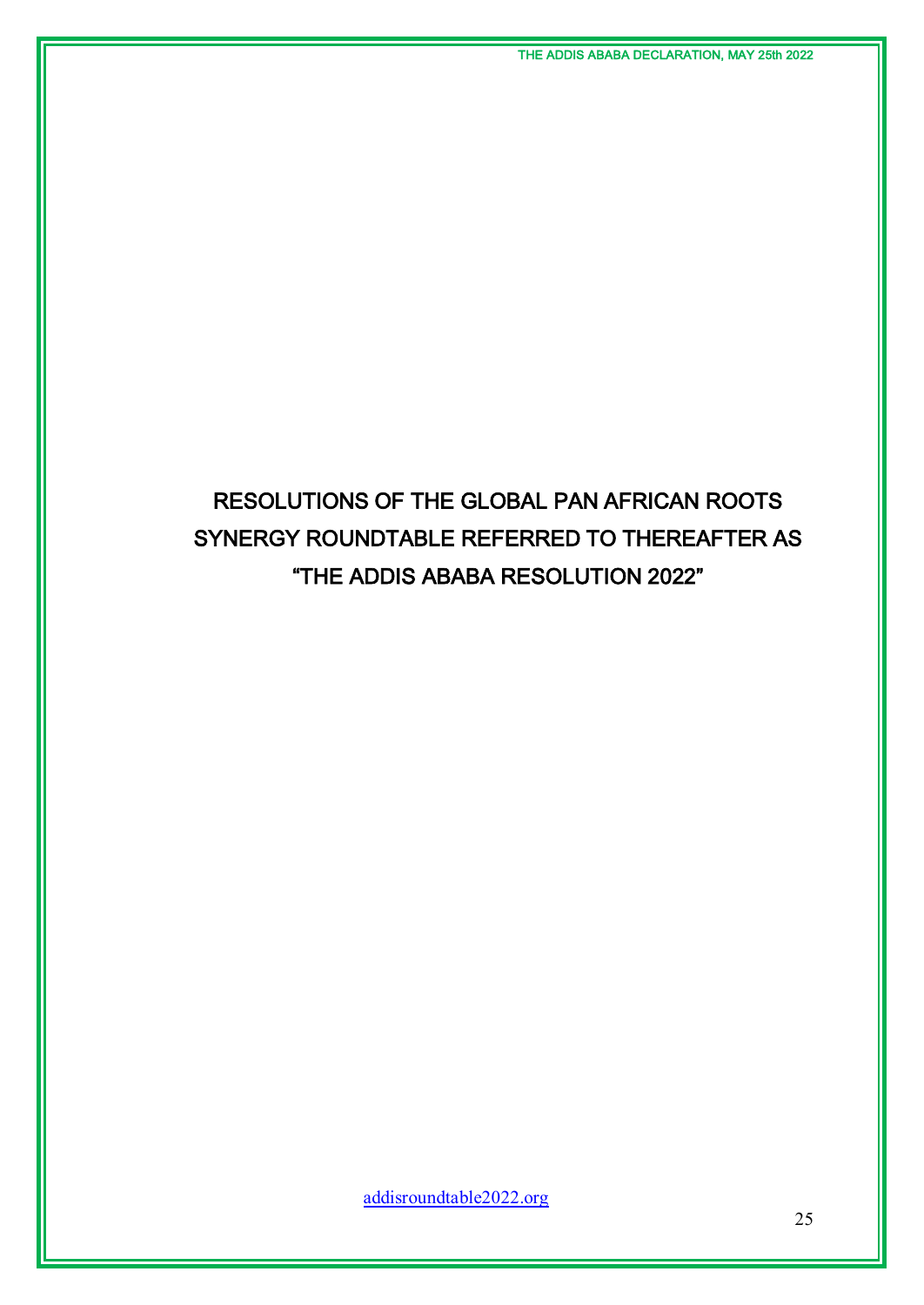### In Acknowledgement Of The Adoption Of The Resolution Of The Global African Diaspora Summit 2012 (DGADS 2012)

- WE, the Global Pan African RootsSynergy Roundtable (GPARSR) representatives have resolved to:-
- 1. DECLARE that we accept and will use the original ECOSOCC statutes for elections created for the CSOs to apply as contained in Articles 4, 5 and 6, AND VEHEMENTLY URGE the ECOSOCC GENERAL ASSEMBLY to publish, if already implemented, or to implement the provisions of Article 17 of its statutes to propose and adopt its Rules of Procedure on modalities for selection of its members, and ensure approval of same by the Executive Council of AU, putting into consideration, paragraphs 2 and 3 hereunder, as appropriate.
- 2. DECLARE that each sub-region of the Diaspora will determine its own modality for electing delegates from their sub-region.
- 3. URGE that the African Union General Assembly take the following actions in an expeditious manner:-
	- 1) Ensure that the African Diaspora is adequately represented in the Bureau's officer assignments. In addition, that the Standing Committee includes members of the African Diaspora as this would include members familiar with the cultural nuances of the same.
	- 2) Increase the amount of the African Diaspora on the Credentials Committee from 1 CSO to 3 CSOs (chosen from the 3 main geographical areas).
	- 3) Direct the Technical Committee of the AU to re-establish communication with the CSOs which have made the submission of their Framework of engagement document previously, to commence its review of their submission, and to provide an update to them - within the next 30 days of the meeting of the Executive Council, October 2022.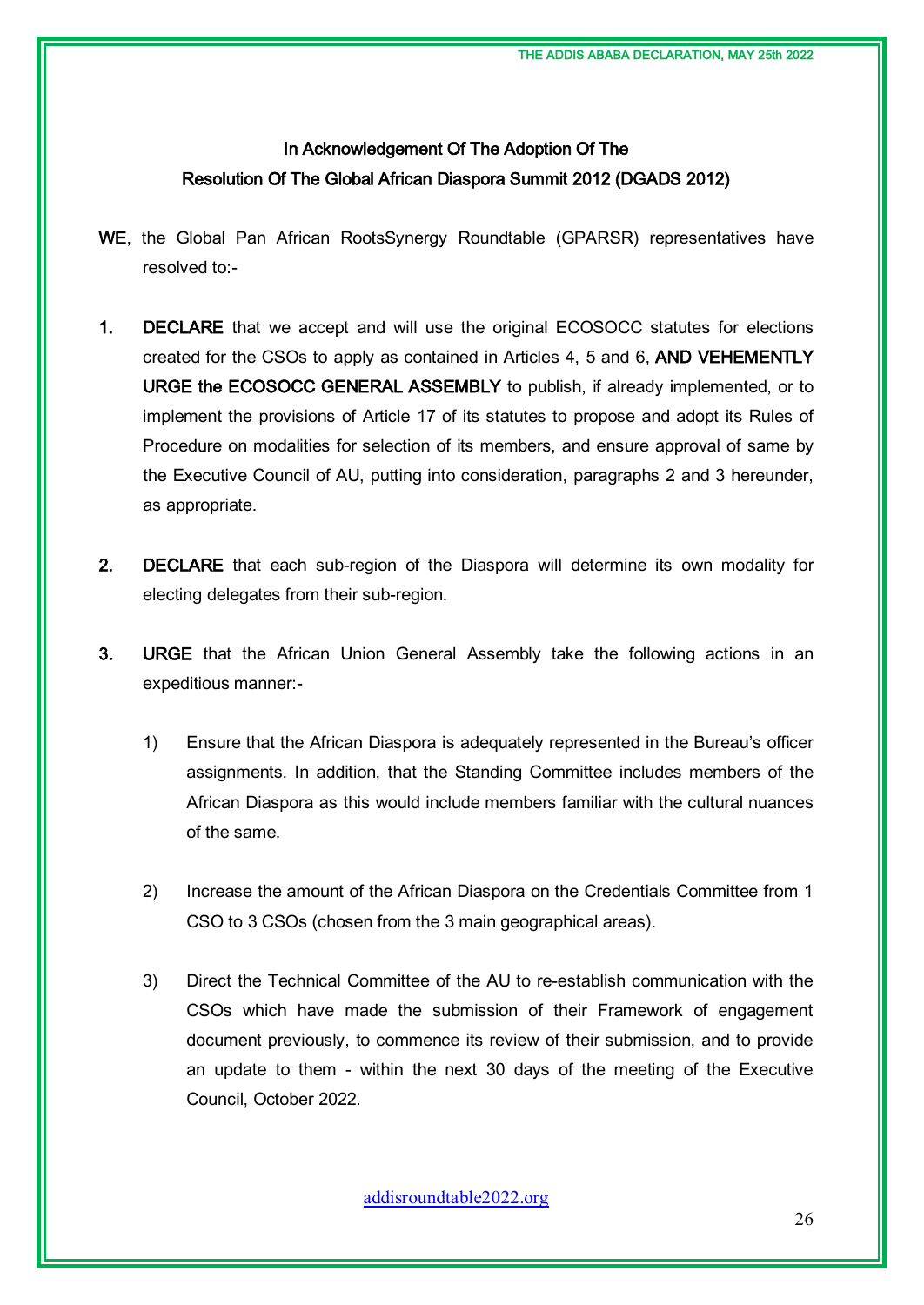#### THE ADDIS ABABA DECLARATION, MAY 25th 2022

- 4) Direct CIDO to contact those organizations (referred to in 3) and inform them of the review that is underway, allot a reasonable time for the organizations to acknowledge and respond. Then announce the date, within 3 months, when those organizations shall be notified of the final acceptance of their documents, and to prepare for elections.
- 5) Remind the Committees of their responsibility and obligation to enact laws, and enforce the application of said laws by the member states as they relate to the Africa Diaspora especially as ratification provides an acceptance and implementation commitment.
- 6) Direct the various ministries of all the AU Member States to put in place and enact policies
	- Incentivize investment projects directly for the African Diaspora CSOs and organizations;
	- Offer the African Diaspora better incentives such as those given to non-African Diaspora members;
	- Work with governments agencies such as the Ministry of Foreign Affairs, Immigration, and Home Affairs as well as registered and relevant Pan African CSOs to ensure enforcement of said policies as it relates to African Diaspora repatriates.
- 7) Direct all member states to establish an African Diaspora Desk, and create a direct link to CIDO to implement appropriate Diaspora engagement and assistance strategies.
- 8) Direct all Ministry of Foreign Affairs and African Diaspora Desks to work on the realization of Vision 2063 with direct engagement of the African Diaspora with incentive schemes for them to invest in the priority sectors, access to appropriate public and private agencies to work with the Diaspora on their involvement in Agriculture and food security, eco-projects, Medical and Education initiatives.
- 9) Instruct all member states to create, implement, and enforce policies and programs to assist African Diaspora Repatriates, particularly African Descendants, with acquiring residence permits, a favorable path to citizenship, land acquisition, and cultural integration programs.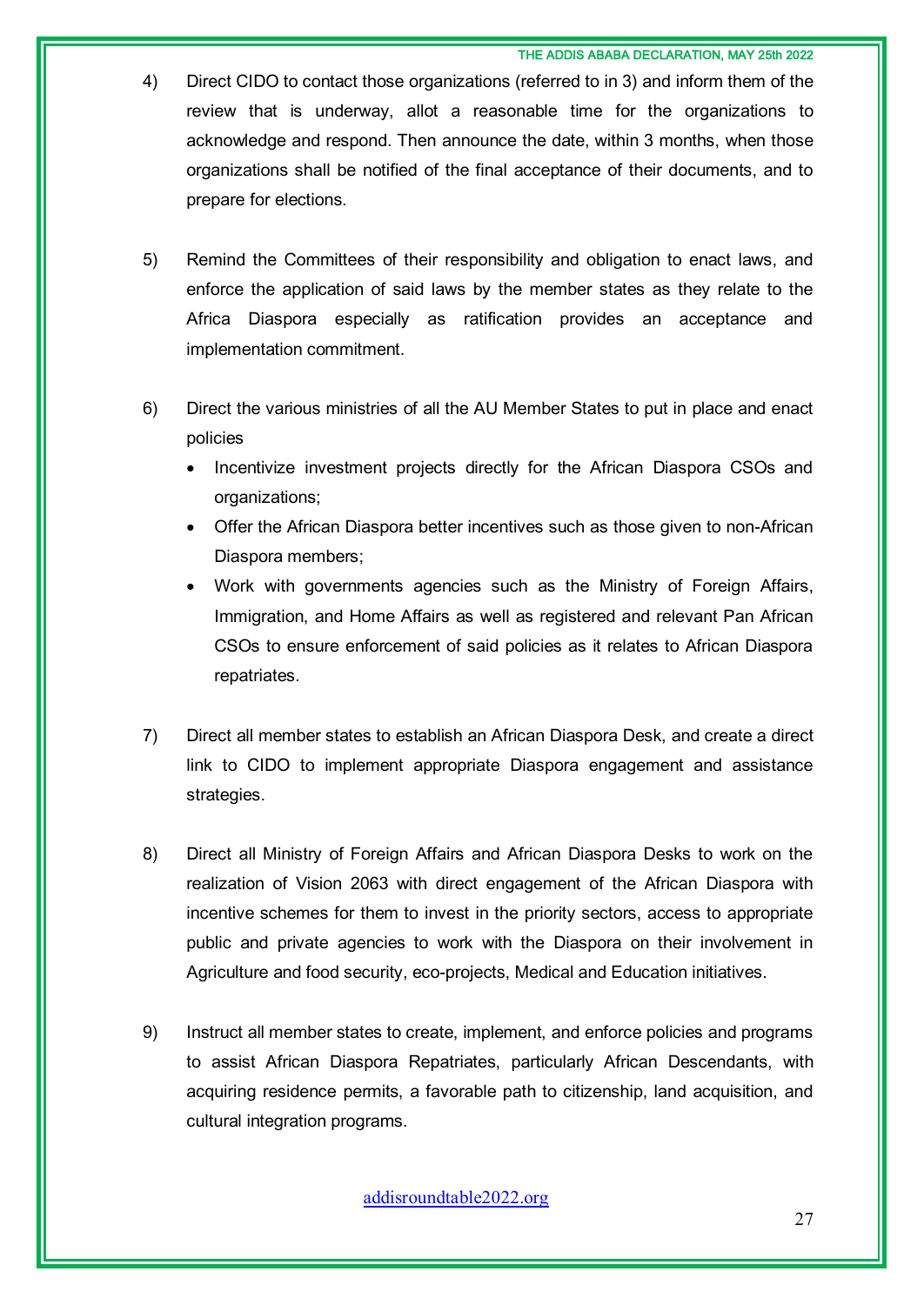- 10) Encourage AU to create a conducive environment for the African Diaspora, particularly African Descendants to invest, live, and travel on the African continent based on the AU declaration to issue the African Union passport, in order to facilitate the development of a transnational and transcontinental identity, and ease of travel.
- 11) Agree to set up a Diaspora Advisory Board at the AU, which will address overarching issues of concern to Africa and its Diaspora such as reparations, Right To Return and follow up with Plan of Action which will be the responsibility of the Board.
- 12) Agree to set up at the Ministry of Foreign Affairs and Home Affairs government agencies of AU nations, an African Descendants' Diaspora Desk, that produces a process to be able to provide a fast-track entry and settlement process for African Descendants repatriating to Africa. Visa, permits and passports are suggested areas of attention in this repatriation scheme as well as obtaining residency and citizenship documentation.
- 4. RECOMMEND that the following means of communication and joint efforts goes as follows:
	- a. That this document be delivered to the appropriate desk of The African Union (AU) Commission (AUC) as the AU's secretariat who initiates proposals to be submitted to the AU's organs as well as implementing decisions taken by them and thus providing operational support for all AU organs while ACKNOWLEDGING the supporting role of the AUC in the implementation of the DGADS 2012;
	- b. That this document be delivered to the appropriate desk of The Citizens & Diaspora Directorate (CIDO) as the AUC focal point and hub for implementing the DGADS 2012 while ACKNOWLEDGING CIDO's key role to invite and encourage the full participation of the African Diaspora as an important part of the African Continent in the building of the African Union;
	- c. That this document be delivered to the appropriate desk of The Economic Social And Cultural Council (ECOSOCC) as an advisory organ of the AU composed of different social and professional groups of the Member States of the AU referred to as Civil